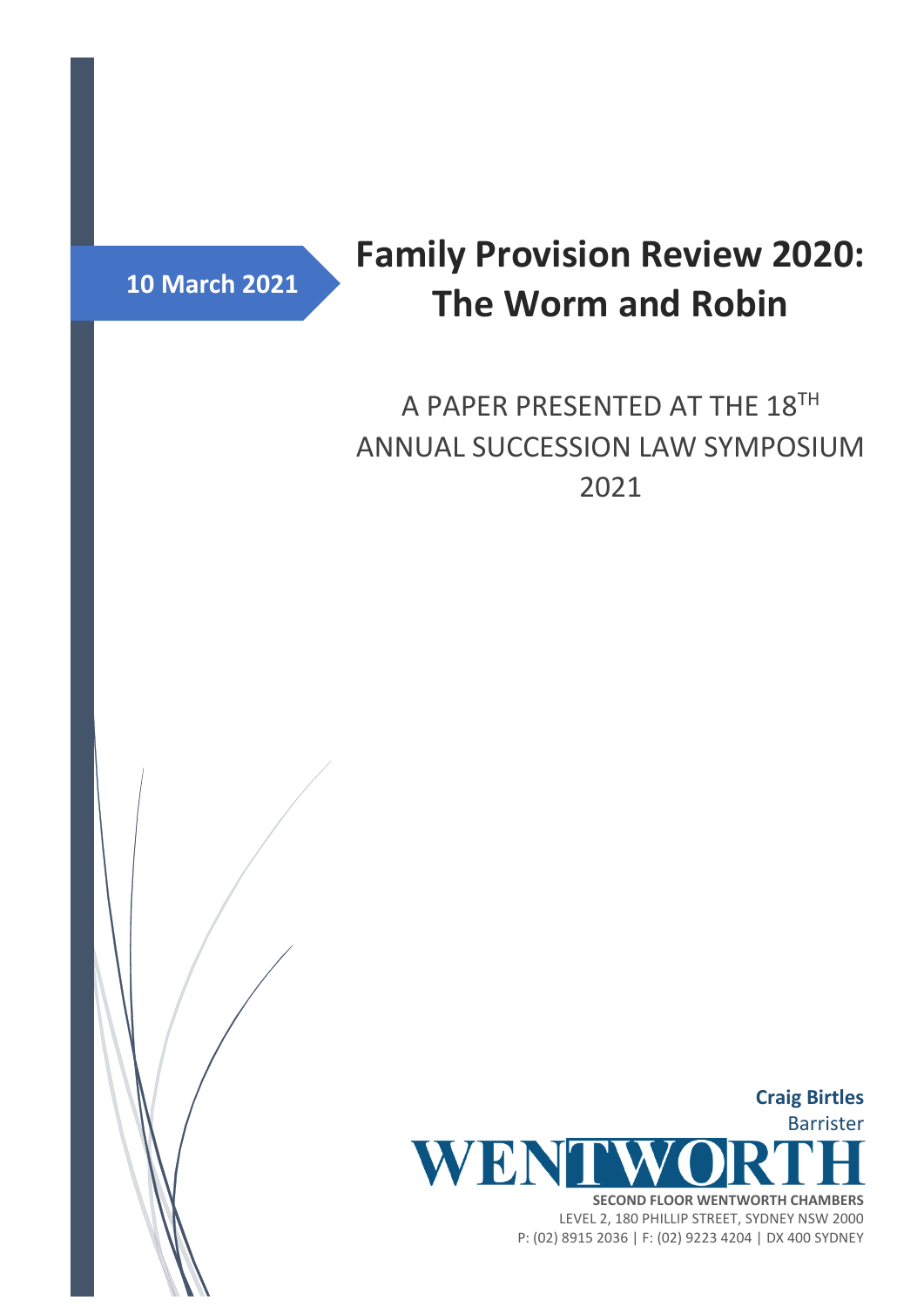#### **About the Author**

#### **Craig Birtles, Barrister 2 Wentworth Chambers**

Craig is a member of the Society of Trust & Estate Practitioners (STEP) and a co-author of C Birtles and R Neal, Hutley's Australian Wills Precedents 8th Edition (LexisNexis Butterworths) 2013, 9th Edition 2016 and  $10<sup>th</sup>$  Edition 2020.

Craig has presented extensively in estate litigation seminars and was named as an Estate Litigation Leading Junior Counsel – New South Wales in the Doyle's Guide for 2019 and 2020.

Before being called to the Bar in 2017 he was a senior associate of the firm of Teece Hodgson & Ward, Sydney. As a solicitor he was an Accredited Specialist in Wills and Estates Law.

#### **About this paper**

This is the fourth in a series of papers on the topic of Family Provision in New South Wales after *Family Provision, the turning of the worm* presented for College of Law May 2017, *Family Provision: the worm turns again* presented for St George-Sutherland Regional Law Society in March 2018 and *Worm Forever – review of 2019 family provision judgments* presented in March 2020 at the 2 Wentworth Succession Law Conference. In each paper I have looked at the preliminary statistics for the Supreme Court of NSW for the previous year (published towards the beginning of the following year) as well as the published succession judgments for the previous year available on the NSW Caselaw website [\(www.caselaw.nsw.gov.au\)](http://www.caselaw.nsw.gov.au/).

The limitation in analysis of the Court statistics and published judgments is that the trends arising from matters filed but settled are not picked up, apart from the fact that the matter has settled, because inspection of all relevant Court files is neither permissible nor practicable [leaving aside the question of whether affidavits referred to in a settlement checklist are read onto the record (and thus public record) in support of orders made by consent].

There is also a distortion because many cases involve multiple parties and multiple claims. I have the impression that multiple party multiple claim litigation means a greater success rate for family provision plaintiffs.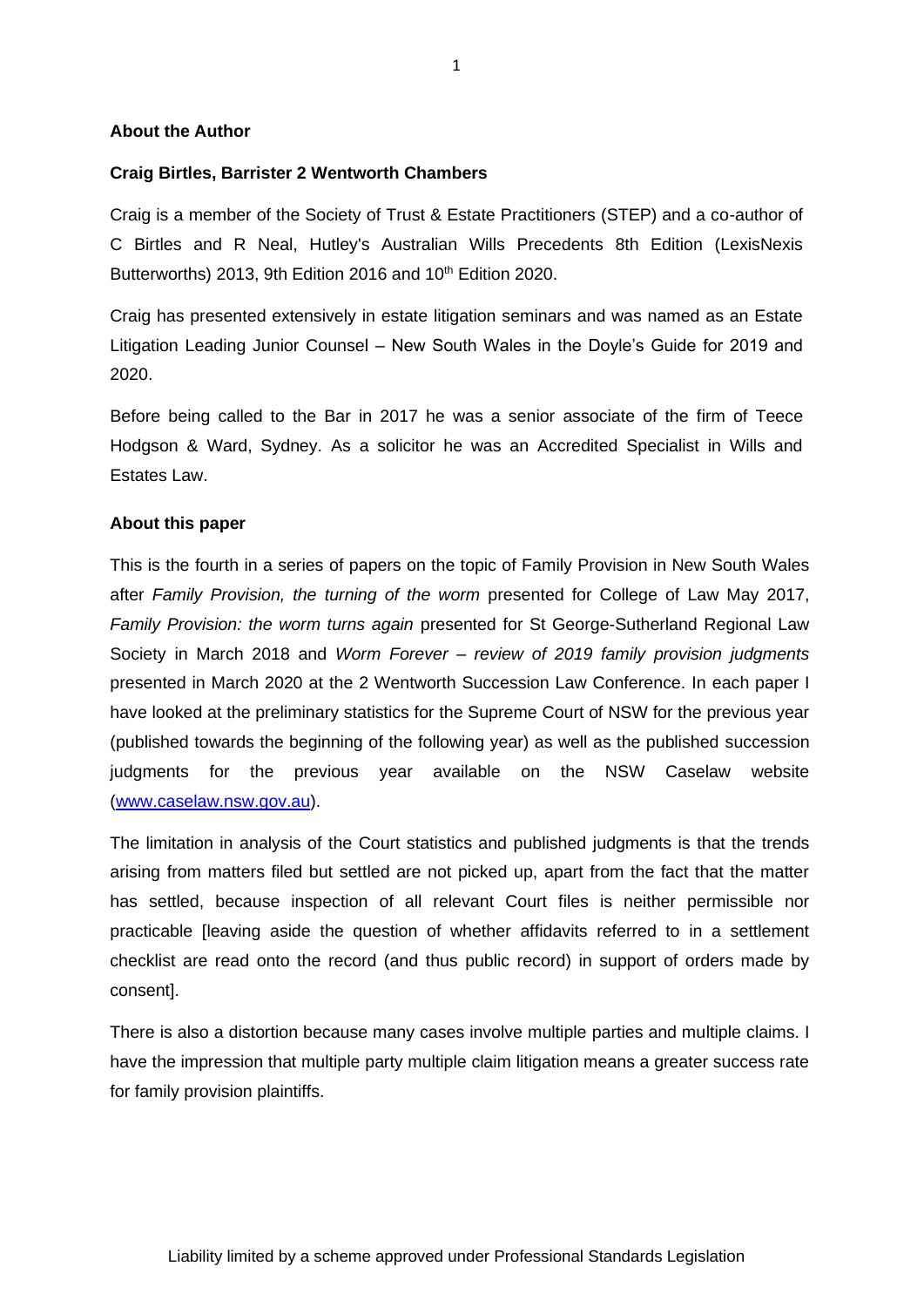### **Table of Contents**

| 1 <sub>1</sub>   |                                                                                        |
|------------------|----------------------------------------------------------------------------------------|
| 2.               | ANALYSIS OF SUCCESSION JUDGMENTS BETWEEN 1 JANUARY 2020 AND 31                         |
|                  |                                                                                        |
| 3.               |                                                                                        |
| $\overline{4}$ . |                                                                                        |
| 5.               | HOW THEN HAS THE COURT APPROACHED DETERMINATION OF THESE MATTERS? 11                   |
| 6.               | BREAKING THE PARADIGM: COMMON FEATURES THAT MAKE THE CLAIM BETTER                      |
|                  |                                                                                        |
| 7 <sub>1</sub>   | DUTY OF THE EXECUTORS AND THE POWER OF THE COURT TO ACCEPT OR REJECT                   |
|                  |                                                                                        |
| 8.               |                                                                                        |
| 9.               |                                                                                        |
|                  | Sackelariou; Edward v O'Donnell; Sackelariou, George v O'Donnell [2018] NSWSC 1651  20 |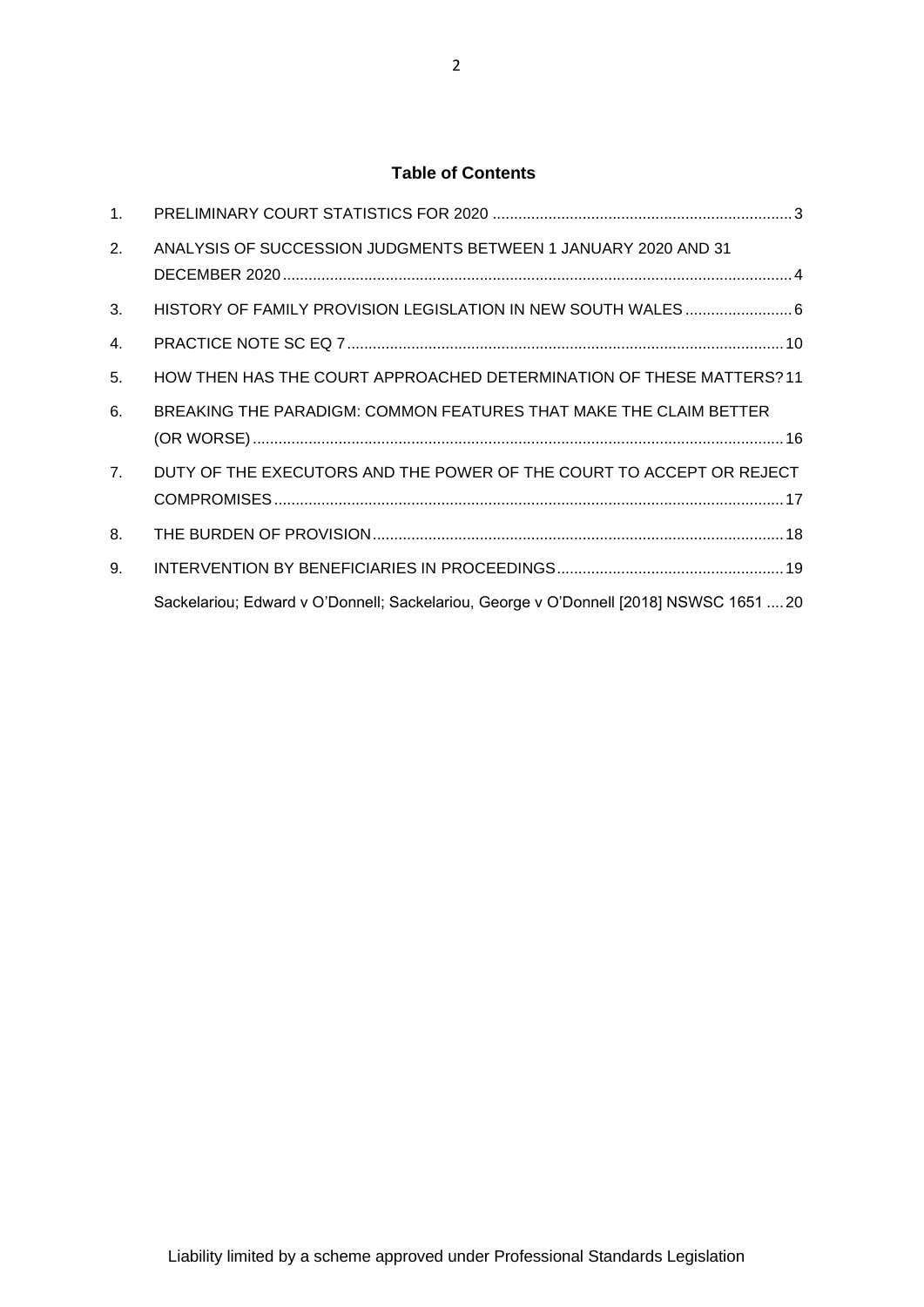#### <span id="page-3-0"></span>**1. PRELIMINARY COURT STATISTICS FOR 2020**

1.1. The preliminary statistics for the Supreme Court of NSW for 2020 were published on 22 February 2021 and are available for download on:

[http://www.supremecourt.justice.nsw.gov.au/Pages/SCO2\\_publications/sco2\\_st](http://www.supremecourt.justice.nsw.gov.au/Pages/SCO2_publications/sco2_statistics.aspx) [atistics.aspx](http://www.supremecourt.justice.nsw.gov.au/Pages/SCO2_publications/sco2_statistics.aspx)

- 1.2. In 2020 there were:
	- a. 1,711 cases commenced in the Equity Division General List (this does not include proceedings commenced in the Admiralty, Adoptions, Commercial, Commercial Arbitrations, Corporations, Probate (Contentious matters), Protective, Real Property, Revenue and Technology and Construction Lists).
	- b. Of those, 880 were Family Provision cases, and 831 were other cases.
	- c. There were 886 Family Provision cases disposed of and 412 cases pending at 31 December 2020.
	- d. 291 cases commenced in the Probate (contentious matters) list, 374 disposals and 174 cases pending at 31 December 2020.
	- e. 87 cases commenced in the Protective List, 96 disposals and 42 matters pending at 31 December 2020.
	- f. 26,661 applications lodged for probate.
	- g. 42% of cases settled at court annexed mediation. No data is available for cases settling at private mediation, nor for cases settling between the date of the mediation and hearing. Considering the number of published judgments in 2020 against the filing data suggests that the rate of settlement prior to delivery of judgment must be much higher than the flat rate for settlements at Court annexed mediation.
- 1.3. 64% of cases were disposed of within 12 months of filing and 84% of cases were disposed of within 24 months of filing. The average listing delay for a hearing was 6.3 months.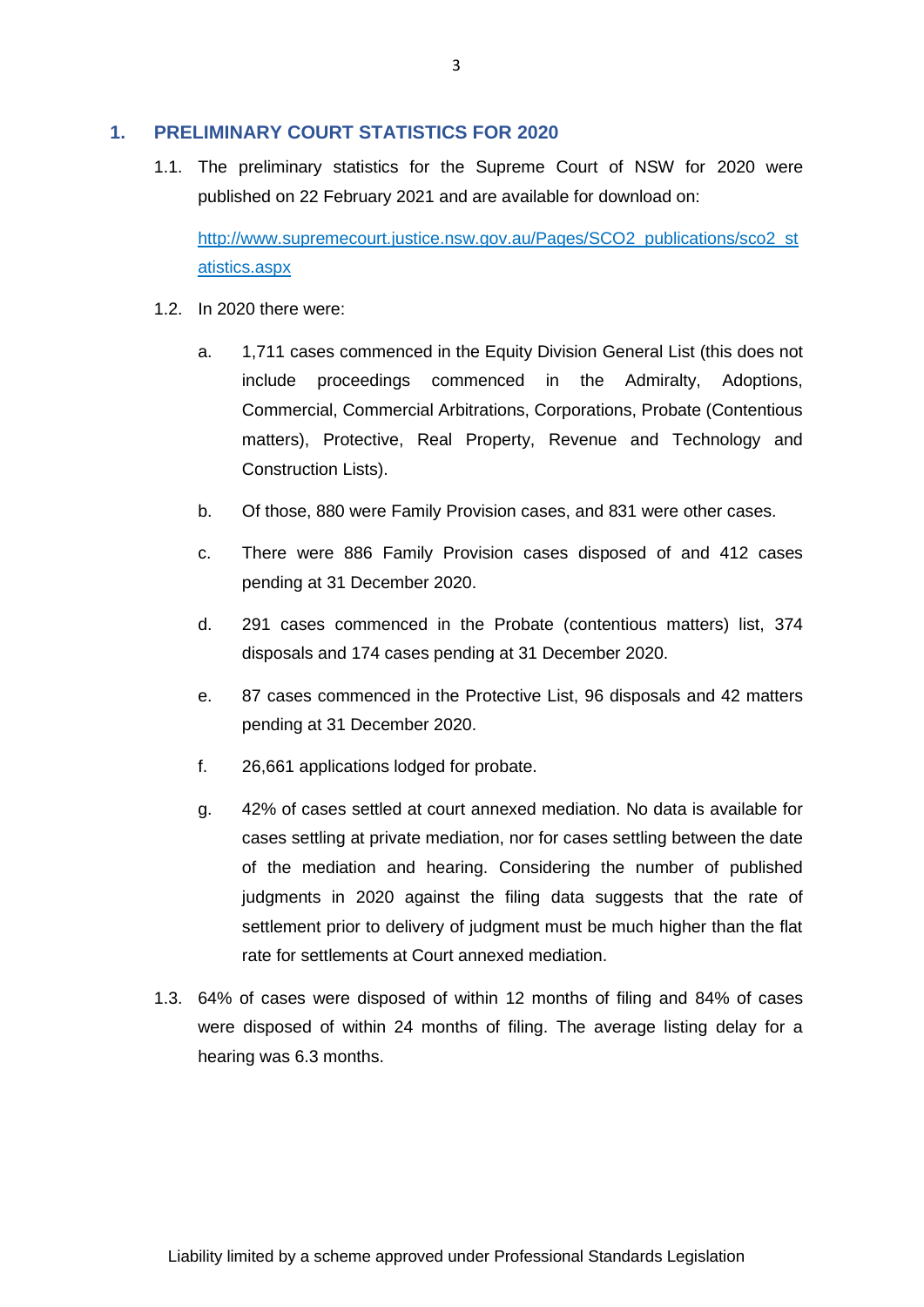# <span id="page-4-0"></span>**2. ANALYSIS OF SUCCESSION JUDGMENTS BETWEEN 1 JANUARY 2020 AND 31 DECEMBER 2020**

- 2.1. I have conducted a search of the judgments published on NSW Caselaw <www.caselaw.nsw.gov.au> for judgments citing Succession Act 2006 (NSW), Family Provision Act 1982 (NSW) or Probate and Administration Act 1898 (NSW) for the period between 1 January 2020 and 31 December 2020. The results were as follows:
	- a. There were 32 first instance family provision final judgments with 4 NSW Court of Appeal judgments. *Choras v Farmakidis* [2020] NSWSC 367 concerned an application for separate determination of the issue of extension of time. *Muir v Angeles* [2020] NSWSC 1056 concerned the effect of bankruptcy on a family provision claim.
	- b. The following judgments concerned testamentary capacity/knowledge and approval:
		- i. *Lewis v Lewis* [2020] NSWSC 1306
		- ii. *Ng v Lau*; *In the Estate of Ken Kui Yuen Lau* [2020] NSWSC 713
		- iii. *Levi v Swaab* [2020] NSWSC 1119
		- iv. *Bracher v Jones* [2020] NSWSC 1024
	- c. The following judgments concerned construction of a Will:
		- i. *The Application of the NSW Trustee and Guardian; The Estate of Alice Maude Critchley* [2020] NSWSC 1635;
		- ii. *Serwin v Dolso* [2020] NSWSC 370.
	- d. The following judgments concerned Statutory Wills:
		- i. *Re The Will of Alexa* [2020] NSWSC 560
		- ii. *Re The Statutory Will of Rolf Huenerjaeger* [2020] NSWSC 1190
	- e. The following judgments concerned informal testamentary documents:
		- i. *Estate of Maria Zbrozek; Katarzyna (aka Kasia) Duszyk v Charles Emmanuel Morgan - Interim Administrator of the Estate of the late Maria Zbrozek* [2020] NSWSC 1591
		- ii. *Rodny v Weisbord* [2020] NSWCA 22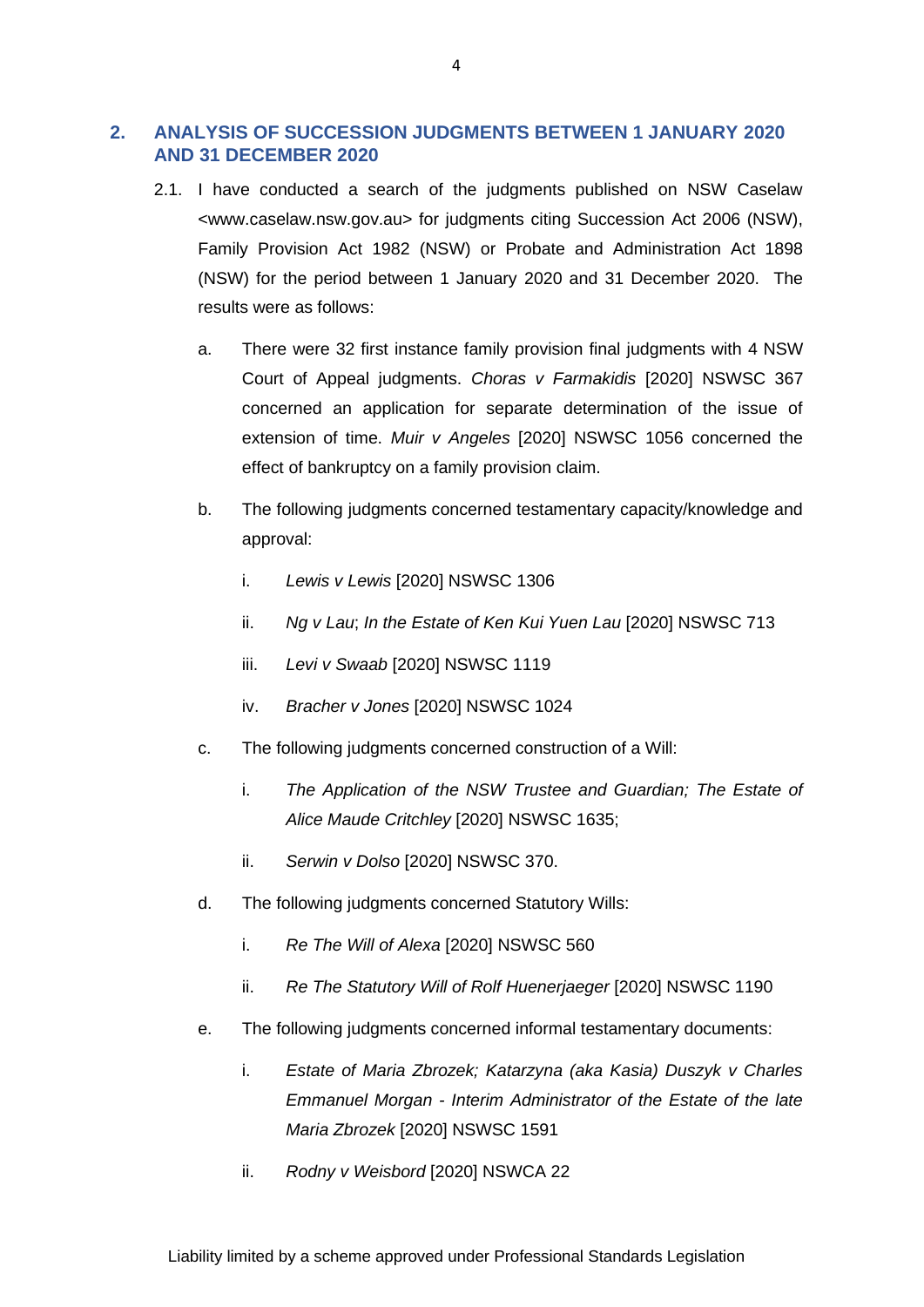- f. The following judgments concerned rectification:
	- i. *The Estate of Terence Byrne; Osborne v Stewart* [2020] NSWSC 507
- g. The following judgments concerned a Re Benjamin Application:
	- i. *Application by NSW Trustee & Guardian (Estate of Edward Charles Turner)* [2020] NSWSC 944
- h. The following judgments concerned burial rights:
	- i. *Milson v Milson* [2020] NSWSC 919
- i. The following judgments concerned intestate estates:
	- i. *Rakovich v Marszalek* [2020] NSWSC 589
	- ii. *Re Estate Luce; Turch v Tripolone* [2020] NSWSC 117
	- iii. *Bailey v Palombo* [2020] NSWSC 1209
	- iv. *Frimont v Case* [2020] NSWSC 850
	- v. *Weiss v Weiss; Estate of Anita Hildegard Weiss* [2020] NSWSC 1064
- j. The following judgments concerned the presumption of death:
	- i. *Estate of Buttonwood* [2020] NSWSC 715
	- ii. *The Estate of Alan Bruce Beeby* [2020] NSWSC 1512
- k. The following judgments concerned administration of estates:
	- i. *The Estate of Wendy Gwynne Price: Lanigan v Price (No 2)* [2020] NSWSC 1518;
	- ii. *NSW Trustee & Guardian v Wardy* [2020] NSWSC 18.
	- iii. *Rattigan v Hanly* [2020] NSWSC 1722
	- iv. *Olsen v James* [2020] NSWSC 1015
- l. The following judgment concerned an application for an order that a caveat cease to be in force: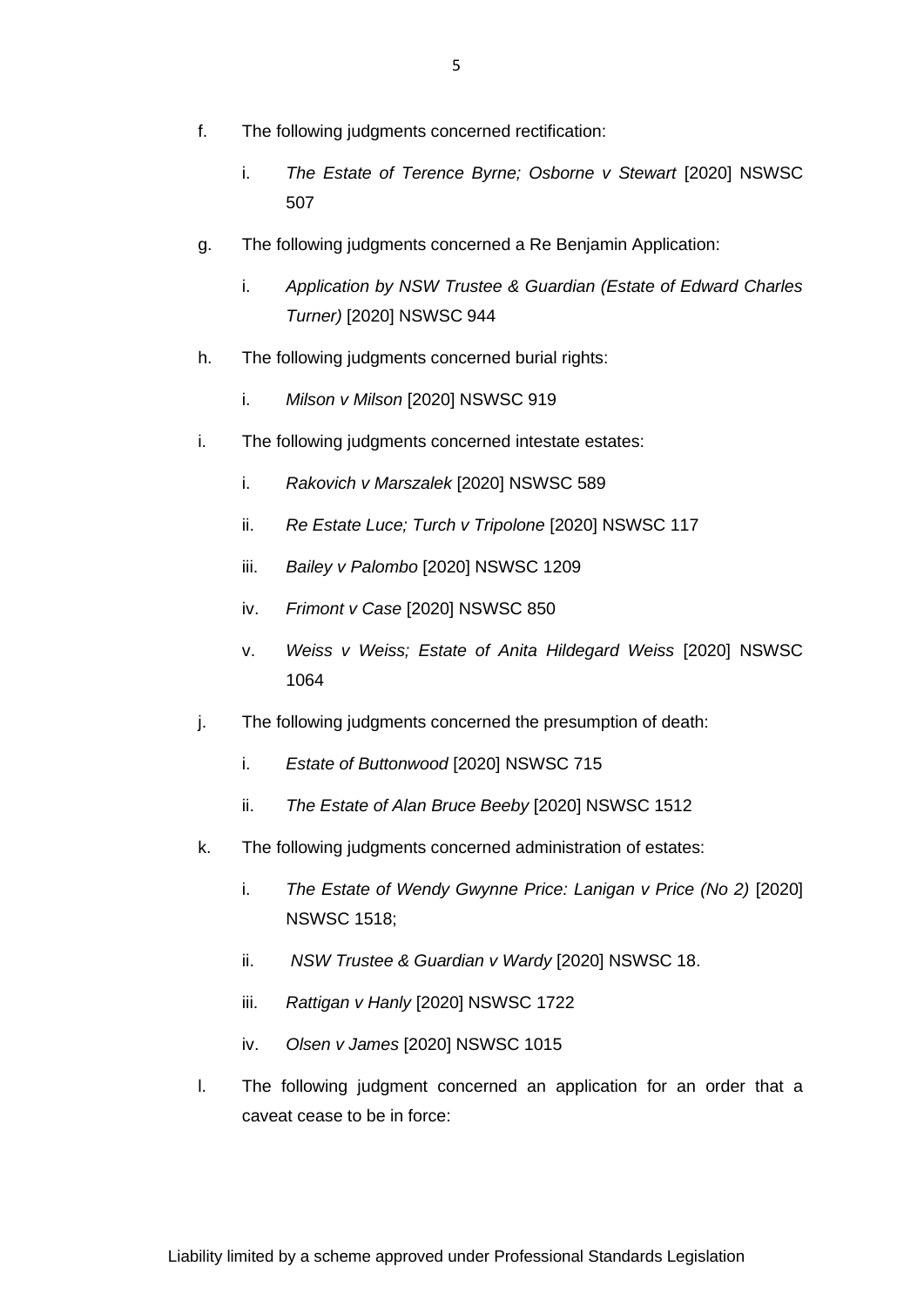- i. *Estate of Theresa Katalinic; Vea & Katalinic v Katalinic* [2020] NSWSC 805
- m. The following judgment concerned admissibility of recorded conversations without consent:
	- i. *Rathswohl v Court* [2020] NSWSC 1490
- n. The following judgments concerned accounts and commission:
	- i. *The Estate of Frances Kadesch Michell* [2020] NSWSC 1300
	- ii. *The Estate of Maureen Laila Huber; the Estate of Dolf Paul Huber* [2020] NSWSC 1539
- o. The following judgment concerned retraction of renunciation:
	- i. *The Estate of Ron Tee Lim (deceased); the application of Kaye Lim* [2020] NSWSC 322
- 2.2. Of the family provision first instance judgments, there were:
	- a. Two successful claims by the deceased's spouse.
	- b. One successful and one unsuccessful de facto spouse claim.
	- c. 21 claims by a deceased's child (9 of which were successful and 12 of which were unsuccessful).
	- d. 1 unsuccessful claim by a deceased's former spouse.
	- e. 2 successful dependent grandchild claims, 1 unsuccessful grandchild claim and 3 unsuccessful dependent member of the household claims.

I have included multiple claims made in the same estate in calculating this tally.

## <span id="page-6-0"></span>**3. HISTORY OF FAMILY PROVISION LEGISLATION IN NEW SOUTH WALES**

3.1. Certain categories of eligible persons are entitled to apply to the Supreme Court of NSW for an order that he or she receive provision, or additional provision, from a deceased person's estate or notional estate (**Family Provision Order**).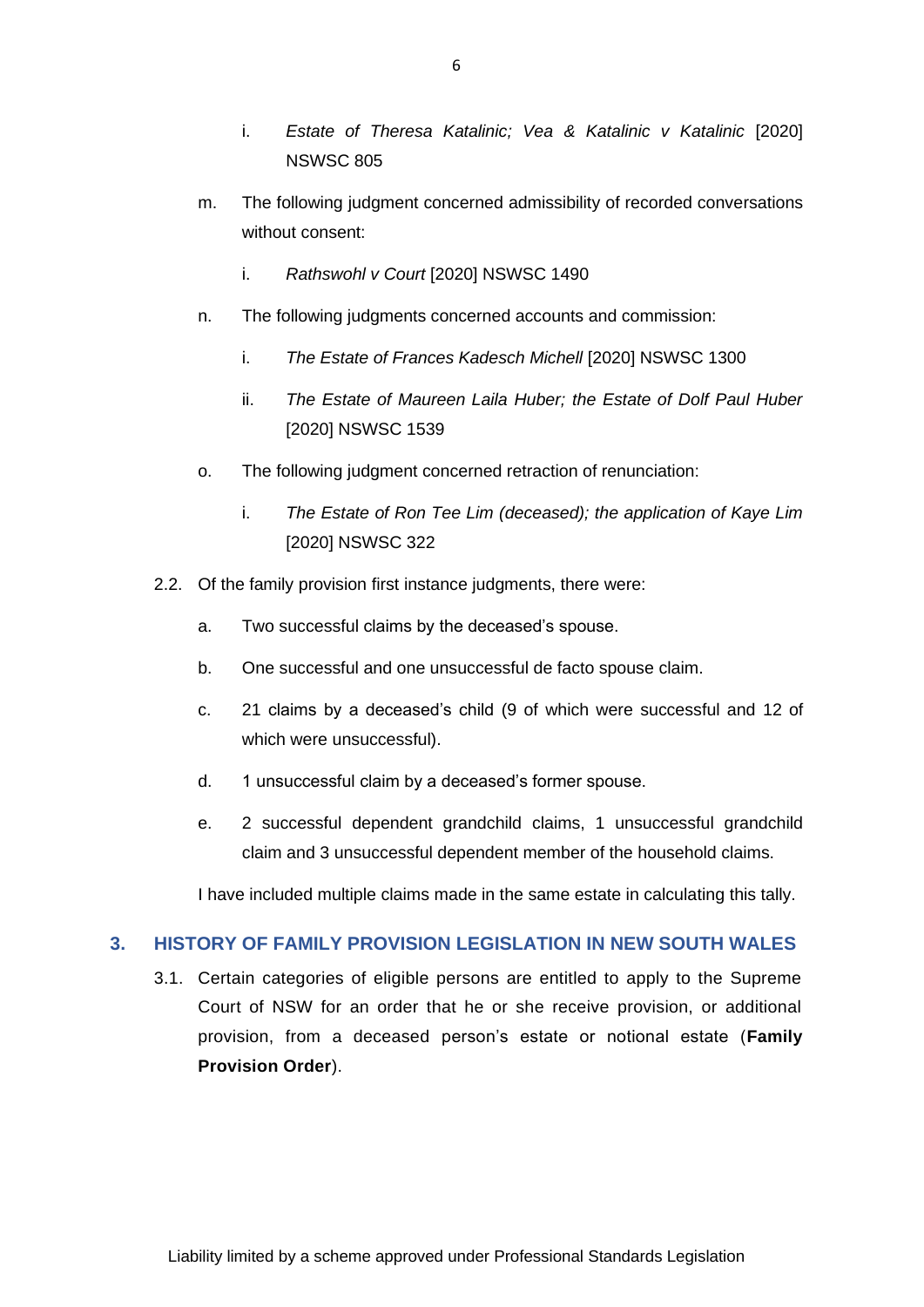3.2. The power to make a Family Provision Order was introduced in New South Wales with the *Testator's Family Maintenance and Guardianship of Infants Act* 1916 (NSW). Section 3 of that act provided that:

> "If any person (hereinafter called "the testator") dying or having died since the seventh day of October, one thousand nine hundred and fifteen, disposes of or has disposed of his property either wholly or partly by will in such a manner that the widow, husband, or children of such person, or any or all of them, are left without adequate provision for their proper maintenance, education or advancement in life as the case may be, the court may at its discretion, and taking into consideration all the circumstances of the case, on application by or on behalf of such wife, husband, or children, or any of them, order that such provision for such maintenance, education and advancement as the court thinks fit shall be made out of the estate of the testator for such wife, husband, or children, or any of them."

- 3.3. The *Testator's Family Maintenance and Guardianship of Infants Act* 1916 (NSW) was repealed with the introduction of the *Family Provision Act* 1982 (NSW). That Act applies where the deceased died on or after 1 September 1983 but before 1 March 2009. The definition of "eligible person" in s 6 of the Act included:
	- "(a) a person who
	- (i) was the wife or husband of the deceased person at the time of the deceased person's death;
	- (ii) where the deceased person was a man, was a woman who, at the time of his death, was living with the deceased person as his wife on a bona fide domestic basis; or
	- (iii) where the deceased person was a woman, was a man who, at the time of her death, was living with the deceased person as her husband on a bona fide domestic basis;
	- (b) a child of the deceased person;
	- (c) a former wife or husband of the deceased person; or
	- (d) a person:
		- (i) who was, at any particular time, wholly or partly dependent upon the deceased person; and
		- (ii) who is a grandchild of the deceased person or was, at that particular time or at any other time, a member of a household of which the deceased person was a member."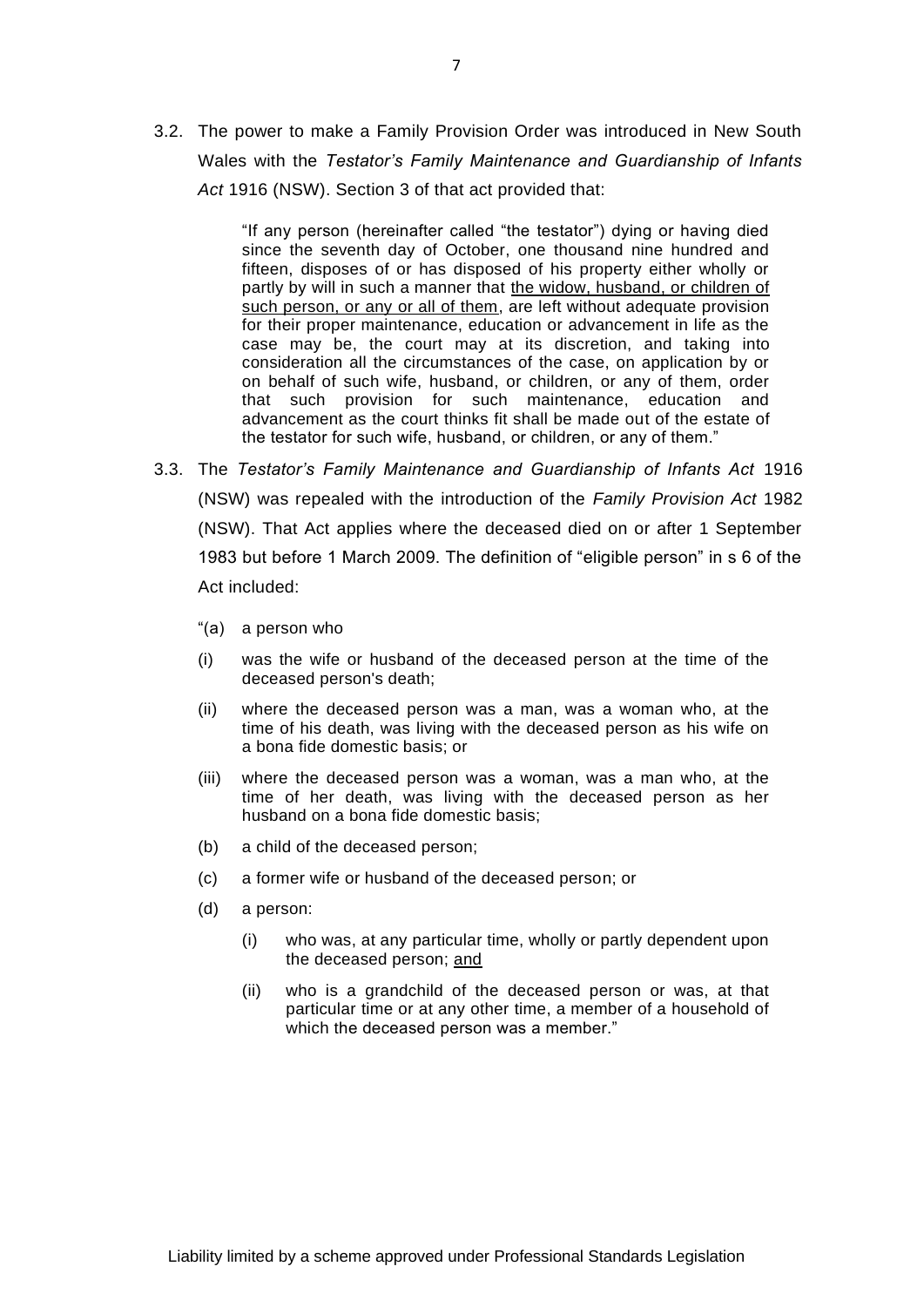- 3.4. The *Property (Relationships) Act* 1999 (NSW) repealed paragraphs (a) and (b) of the definition of "eligible persons" and they were replaced with:
	- "(a) a person:
		- (i) who was the wife or husband of the deceased person at the time of the deceased person's death, or
		- (ii) with whom the deceased person was living in a domestic relationship at the time of the deceased person's death,
	- (b) a child of the deceased person or, if the deceased person was, at the time of his or her death, a party to a domestic relationship, a person who is, for the purposes of the [Property \(Relationships\) Act 1984,](http://www.legislation.nsw.gov.au/#/view/act/1984/147) a child of that relationship, or"
- 3.5. Section 9(2) of the *Family Provision Act* 1982 (NSW) provided that:
	- "(2) The Court shall not make an order under section 7 or 8 in favour of an eligible person out of the estate or notional estate of a deceased person unless it is satisfied that:
		- (a) the provision (if any) made in favour of the eligible person by the deceased person either during the person's lifetime or out of the person's estate, or
		- (b) in the case of an order under section 8:
			- (i) if no provision was made in favour of the eligible person by the deceased person, the provision made in favour of the eligible person under this Act out of the estate or notional estate, or both, of the deceased person, or
			- (ii) the provision made in favour of the eligible person by the deceased person either during the person's lifetime or out of the person's estate as well as the provision made in favour of the eligible person under this Act out of the estate or notional estate, or both, of the deceased person,

is, at the time the Court is determining whether or not to make such an order, inadequate for the proper maintenance, education and advancement in life of the eligible person."

3.6. Under the *Family Provision Act* 1982 (NSW), the Court applied a "two-stage"

process as described in *Singer v Berghouse* [1994] HCA 40; 181 CLR 201 at 208-211 per Mason CJ, Deane and McHugh JJ:

"The first stage calls for a determination of whether the applicant has been left without adequate provision for his or her proper maintenance, education and advancement in life. [**the jurisdictional question**]

The second stage, which only arises if that determination be made in favour of the applicant, requires the court to decide what provision ought to be made out of the deceased's estate for the applicant. **[the discretionary question**]".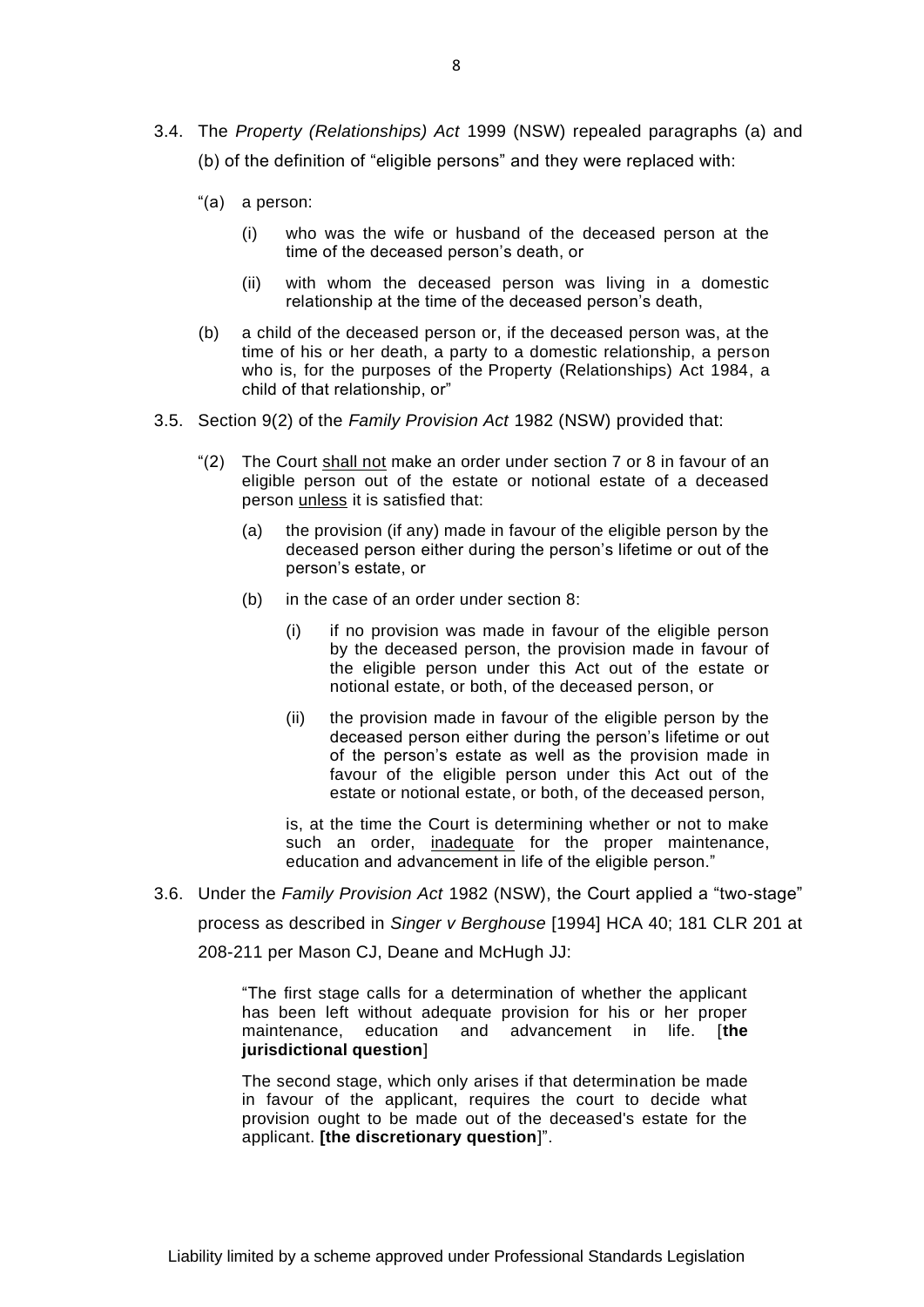3.7. In *Vigolo v Bostin* (2005) 213 ALR 692 at 722 Callinan and Heydon JJ said:

"We do not therefore think that the questions which the Court has to answer in assessing a claim under the Act necessarily always divide neatly into two. Adequacy of the provision that has been made is not to be decided in a vacuum, or by looking simply to the question whether the applicant has enough upon which to survive or live comfortably. Adequacy or otherwise will depend upon all of the relevant circumstances, which include any promise which the testator made to the applicant, the circumstances in which it was made, and, as here, changes in the arrangements between the parties after it was made. These matters however will never be conclusive. The age, capacities, means, and competing claims, of all of the potential beneficiaries must be taken into account and weighed with all of the other relevant factors."

- 3.8. The *Family Provision Act* 1982 (NSW) was repealed by the *Succession Amendment (Family Provision) Act* 2008 (NSW) and Chapter 3 of the *Succession Act* 2006 (NSW) now applies where the deceased died on or after 1 March 2009.
- 3.9. Section 57 of the *Succession Act* 2006 (NSW) provides that:
	- "(1) The following are eligible persons who may apply to the Court for a family provision order in respect of the estate of a deceased person:
		- (a) a person who was the wife or husband of the deceased person at the time of the deceased person's death,
		- (b) a person with whom the deceased person was living in a de facto relationship at the time of the deceased person's death,
		- (c) a child of the deceased person,
		- (d) a former wife or husband of the deceased person,
		- (e) a person:
			- (i) who was, at any particular time, wholly or partly dependent on the deceased person, and
			- (ii) who is a grandchild of the deceased person or was, at that particular time or at any other time, a member of the household of which the deceased person was a member,
		- (f) a person with whom the deceased person was living in a close personal relationship at the time of the deceased person's death."
- 3.10. Section 59 of the *Succession Act* 2006 (NSW) provides that:
	- "(1) The Court may, on application under Division 1, make a family provision order in relation to the estate of a deceased person, if the Court is satisfied that:
		- (a) the person in whose favour the order is to be made is an eligible person, and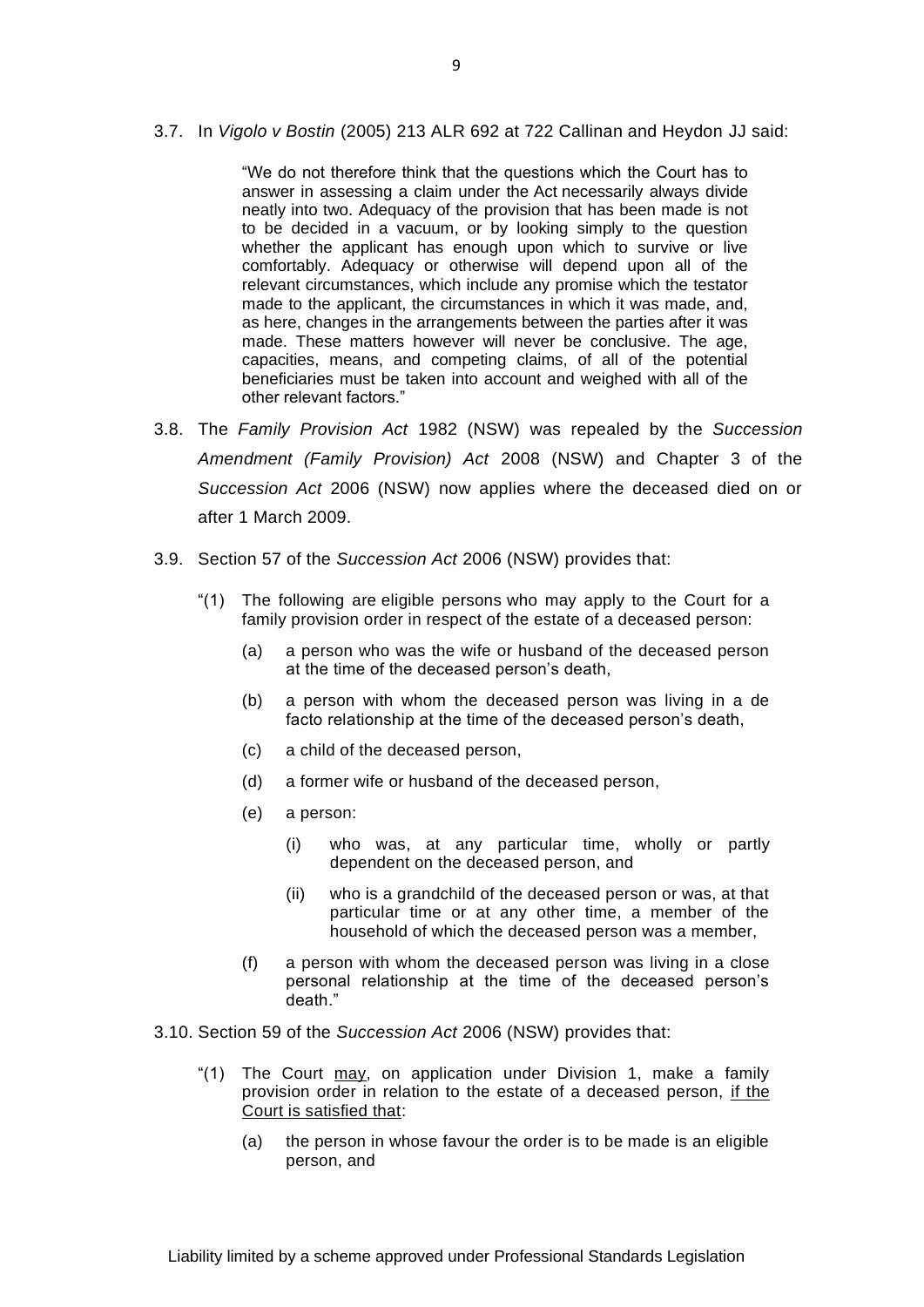- (b) in the case of a person who is an eligible person by reason only of paragraph (d), (e) or (f) of the definition of eligible person in section 57—having regard to all the circumstances of the case (whether past or present) there are factors which warrant the making of the application, and
- (c) at the time when the Court is considering the application, adequate provision for the proper maintenance, education or advancement in life of the person in whose favour the order is to be made has not been made by the will of the deceased person, or by the operation of the intestacy rules in relation to the estate of the deceased person, or both."
- 3.11. The *Succession Act* 2006 (NSW) also introduced, at section 60(2), a list of matters which the Court may take into account in determining claims, the last of which is "any other matter which the court considers relevant". Some of these matters were drawn from section 9(3) of the *Family Provision Act* 1982 (NSW). As cited in judgments by Hallen J (including for example, *Hinderry v Hinderry* (2016) NSWSC 780 at [241], the s60(2) matters have been described by Basten JA in *Andrew v Andrew* [2012] NSWCA 308; (2012) 81 NSWLR 656 at [37], as "a multifactorial list", and by Lindsay J in *Verzar v Verzar* [2012] NSWSC 1380 at [123], as "a valuable prompt".

### <span id="page-10-0"></span>**4. PRACTICE NOTE SC EQ 7**

- 4.1. The Supreme Court of NSW Practice Note SC Eq 7 (Family Provision) was issued on 12 February 2013 and commenced on 1 March 2013. The Practice Note prescribes:
	- a. The documents required to be filed by the Plaintiff at the time of the filing of the Summons (paragraph 6).
	- b. The documents required to be filed by the Defendant (paragraph 9).
	- c. The necessity for mediation, and the procedure between the first directions listing and mediation, and following mediation (paragraphs 10 to 18).
	- d. That certain matters be noted as agreed between the parties as part of any consent orders (paragraph 19).
	- e. That certain matters may be proved with less than strict proof (paragraph 21).
	- f. A pro forma plaintiff's affidavit (annexure 1).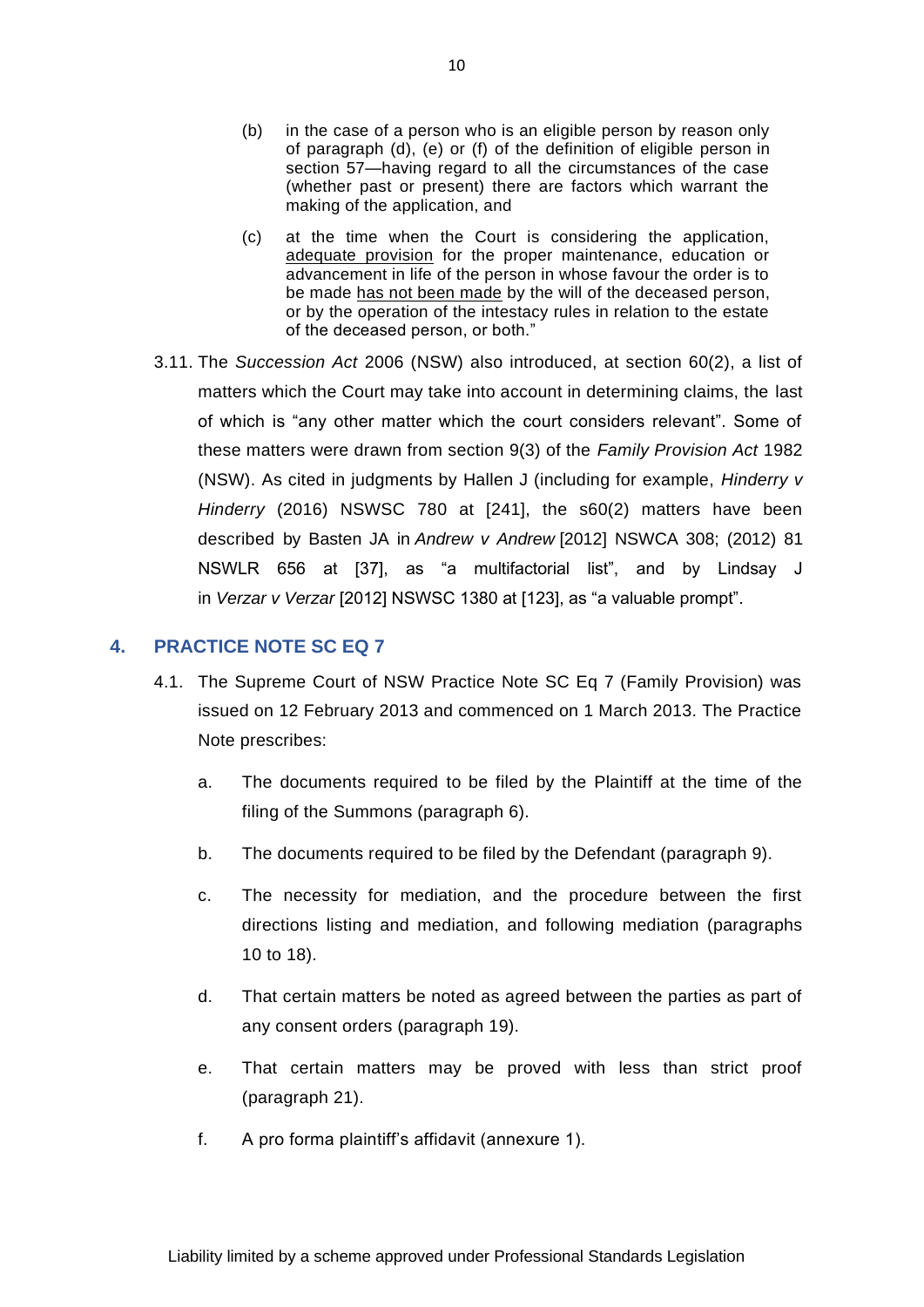# <span id="page-11-0"></span>**5. HOW THEN HAS THE COURT APPROACHED DETERMINATION OF THESE MATTERS?**

- 5.1. In short, and for the purposes of a short form advice, having established eligibility and filed the application within time, on hearing the Court has a discretion as to what, if any provision or further provision ought to be awarded to a plaintiff.
- 5.2. For the purposes of submissions as to how the Court should exercise that discretion, it is necessary to go further.
- 5.3. In *Henry v Hancock* [2016] NSWSC 71 at [69], Brereton J said:

"Formerly, the yardstick which was applied was that of the wise and just testator. Nowadays, it is fashionable to couch it in terms of .<br>"community standards", although I am not at all sure that this is any different from the moral obligation of a wise and just testator and, as has not infrequently been pointed out, there is no ascertainable external community standard to guide the decision, which involves a broad evaluative judgment unconstrained by preconceptions and predispositions, and affording due respect to the judgment of a capable testator who appears to have duly considered the claims on his or her testamentary bounty — subject to the qualification that the court's determination is made having regard to the circumstances at the time of the hearing, rather than at the time of the testator's will or death."

- 5.4. In *Steinmetz v Shannon* [2019] NSWCA 114:
	- a. At [40] White JA acknowledged the weight of authority that endorses a judge's bolstering his or her view as to whether an applicant has been left without adequate provision by reference to what the community would expect. But at [44] His Honour said:

"But unlike the reasonable man on the Clapham omnibus or the Bondi tram, or the reasonable and fair-minded lay observer asked to consider the impartiality of a judge, there is no utility in invoking a community standard or expectation against which the adequacy of provision is to be judged. I agree with Brereton JA that if one is forced to use concepts of "moral duty" or "community standards", the former is preferable. The indication of either expresses a conclusion about the judge's own evaluative assessment as to whether the provision made for the applicant was adequate for his or her proper maintenance and advancement in life (and, where relevant, education)."

b. At [109] Brereton JA said – "Some of the passages to which I refer use the traditional concept of "moral duty" rather than the more fashionable one of "community standards". For my part, I prefer the former…"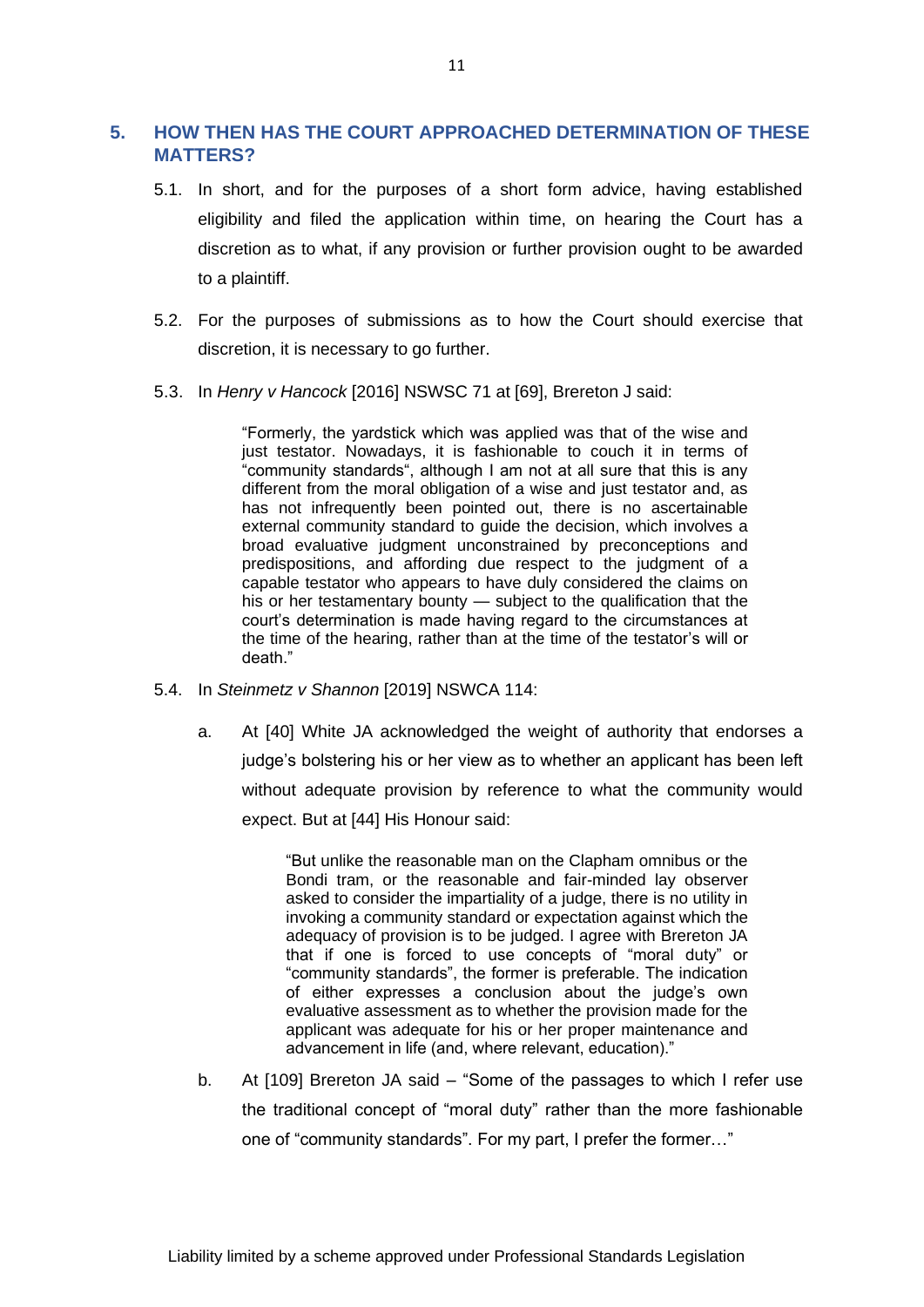- 5.5. A more useful tool for the purpose of client explanation are "principles" (formerly general principles) which might apply to a particular category of eligible person, as set out in judgments of Hallen J (Succession List Judge).
- 5.6. The statements of principle are a helpful guide but must be considered having regard to the variables in s 60(2) Succession Act 2006 (NSW). In *Armitage v Fraser* [2020] NSWSC 979 at [153] – [154] Hallen J said:

"As long ago as 1980, in *White v Barron*, at 440, Stephen J wrote:

"… this jurisdiction is pre-eminently one in which the trial judge's exercise of discretion should not be unduly confined by judge-made rules of purportedly general application."

As I have stated in many cases (see, for example, *Bowditch v NSW Trustee and Guardian* at [117]), I do not intend what I have described as "principles" or "general principles" to be elevated into rules of law, propositions of universal application, or rigid formulae. Nor do I wish to suggest that the jurisdiction should be unduly confined, or that the discretion be constrained, by statements of principle found in dicta in other decisions, or by preconceptions and predispositions. Decisions of the past do not, and cannot, put any fetters on the discretionary power, which is left largely unfettered. I do not intend what is provided as a guide to be turned into a tyrant."

- 5.7. In relation to a claim by an adult child, a statement of principles was in *Armitage v Fraser* [2020] NSWSC 979 at [151] as follows (citations omitted):
	- (a) The relationship between parent and child changes when the child attains adulthood. However, a child does not cease to be a natural recipient of parental ties, affection or support, as the bonds of childhood are relaxed.
	- (b) It is impossible to describe, in terms of universal application, the moral obligation, or community expectation, of a parent in respect of an adult child. It can be said that, "… ordinarily the community expects parents to raise and educate their children to the very best of their ability while they remain children; probably to assist them with a tertiary education, and where that is feasible; where funds allow, to provide them with a start in life — such as a deposit on a home, although it might well take a different form. The community does not expect a parent, in ordinary circumstances, to provide an unencumbered house, or to set their children up in a position where they can acquire a house unencumbered, although in a particular case, where assets permit and the relationship between the parties is such as to justify it, there might be such an obligation"…
	- (c) Generally, also, "… the community does not expect a parent to look after his or her children for the rest of [the child's life] and into retirement, especially when there is someone else, such as a spouse, who has a prime obligation to do so. Plainly, if an adult child remains a dependent of a parent, the community usually expects the parent to make provision to fulfil that ongoing dependency after death. But where a child, even an adult child, falls on hard times and where there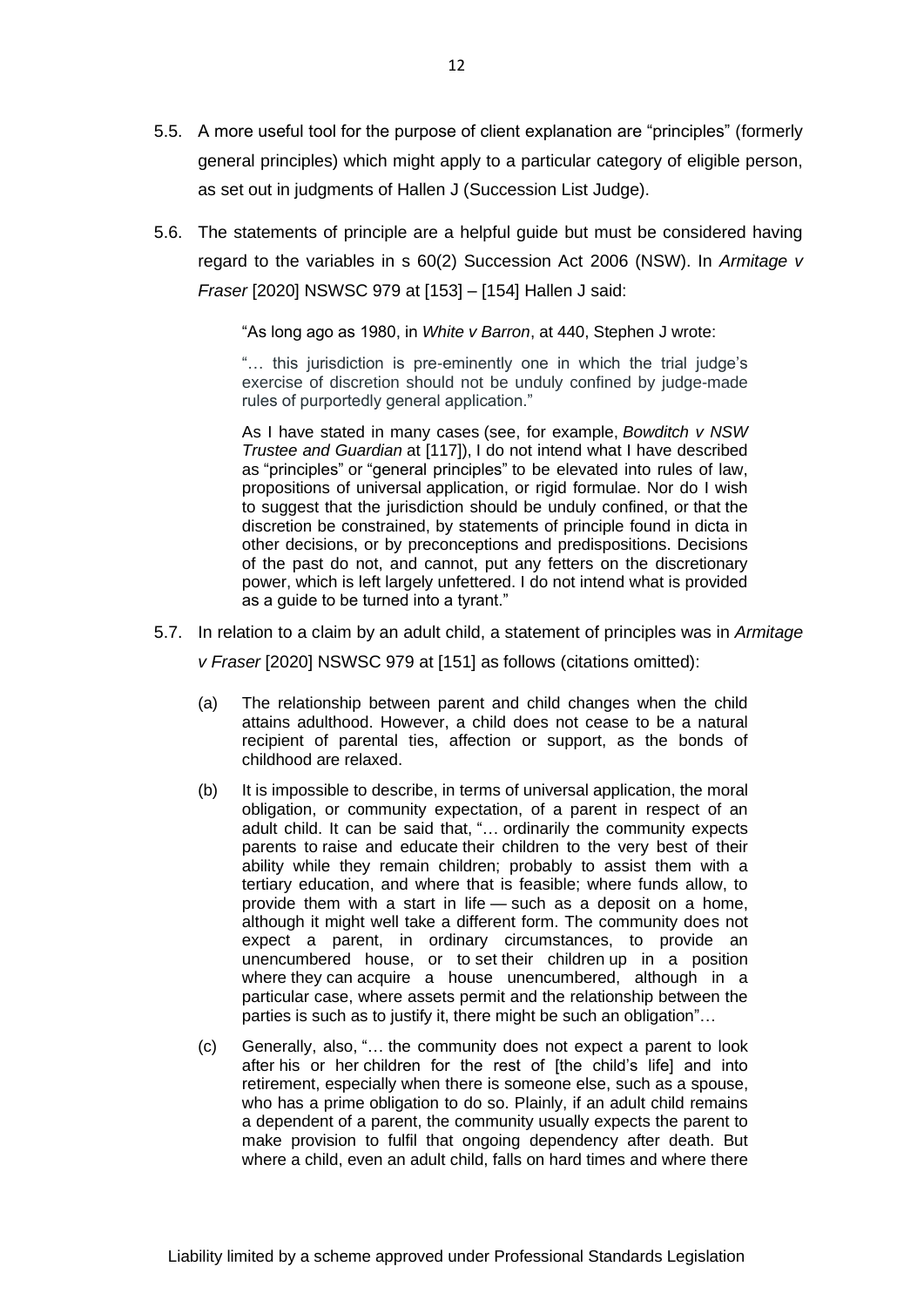are assets available, then the community may expect parents to provide a buffer against contingencies; and where a child has been unable to accumulate superannuation or make other provision for their retirement, something to assist in retirement where otherwise they would be left destitute"…

- (d) If the applicant has an obligation to support others, such as a parent's obligation to support a dependent child, that will be a relevant factor in determining what is appropriate provision for the maintenance of the applicant… But the Act does not permit orders to be made to provide for the support of third persons to whom the applicant, however reasonably, wishes to support, where there is no obligation to support such persons *…*
- (e) There is no need for an applicant adult child to show some special need or some special claim *…*
- (f) The adult child's lack of reserves to meet demands, particularly of ill health, which become more likely with advancing years, is a relevant consideration: *…* Likewise, the need for financial security and a fund to protect against the ordinary vicissitudes of life are relevant… In addition, if the applicant is unable to earn, or has a limited means of earning, an income, this could give rise to an increased call on the estate of the deceased…
- (g) The applicant has the onus of satisfying the Court, on the balance of probabilities, of the justification for the claim…"
- 5.8. In relation to a claim (or competing beneficiary claim) by a spouse the principles were set out in *Sarant v Sarant* [2020] NSWSC 1686 at [241] as follows (citations omitted):
	- (a) "A spouse, particularly of a long marriage, has a primary right to be considered by the deceased, but the extent that he, or she should provide for that spouse is to be governed by his, or her, needs, both at present, and in the foreseeable future and also the needs of any competing claimants.
	- (b) The capacity of the spouse, himself, or herself, to provide for those needs must also be considered.
	- (c) The general duty of the deceased to the spouse, to the extent to which her, or his, assets permit her, or him, to do so, is to ensure that the spouse is secure in the matrimonial home, to ensure that he or she has an income sufficient to permit him or her to live in the style to which the spouse is accustomed, and to provide the spouse with a fund to enable her to meet any unforeseen contingencies. Generally speaking, the amount should be sufficient to free the mind of the spouse from any reasonable fear of any insufficiency as he, or she, grows older and his, or her, health and strength fail…
	- (d) Concern as to the capacity of the spouse to maintain himself, or herself, independently, and autonomously, may also bear upon the notion of what is proper provision…
	- (e) Where, after competing factors have been taken into account, it is possible to do so, a spouse ought to be put in a position where he, or she, is the master, or mistress, of his, or her, own life, and in which,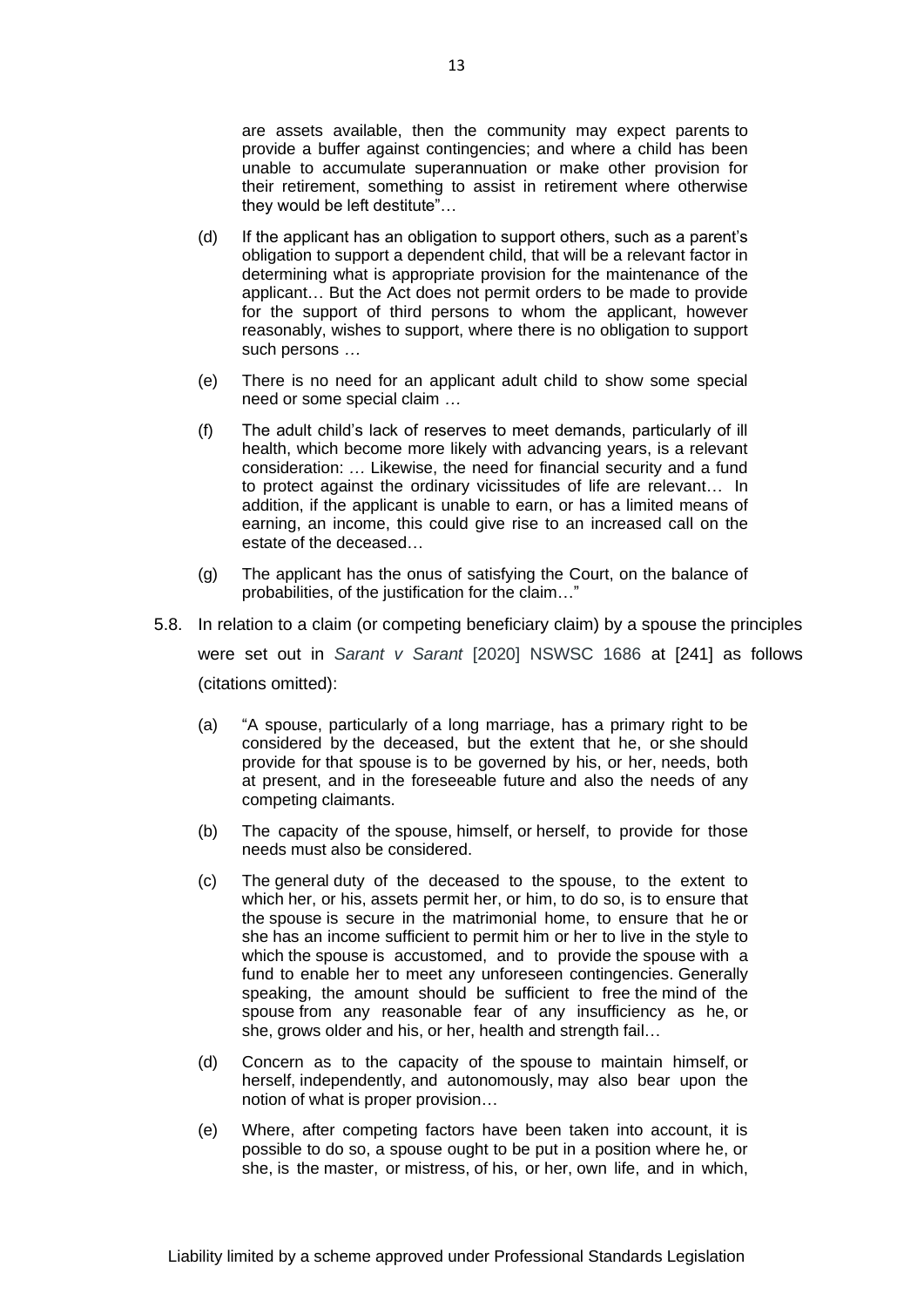for the remainder of his, or her, life, she is not beholden to beneficiaries...

- (f) Greater weight may be given to the claims of parties who have entered "a formal and binding commitment to mutual support…"
- 5.9. In relation to claims by grandchildren see *Hancock, Shaun v Parker; Hancock, Lisa v Parker* [2017] NSWSC 759 at [122] as follows:
	- (a) "As a general rule, a grandparent does not have a responsibility to make provision for a grandchild; that obligation rests on the parent of the grandchild. Nor is a grandchild, normally, regarded as a natural object of the deceased's testamentary recognition.
	- (b) Where a grandchild has lost his, or her, parents at an early age, or when he, or she, has been taken in by the grandparent in circumstances where the grandparent becomes *in loco parentis*, these factors would, prima facie, give rise to a claim by a grandchild to be provided for out of the estate of the deceased grandparent. The fact that the grandchild resided with one, or more, of his, or her, grandparents is a significant factor. Even then, it should be demonstrated that the deceased had come to assume, for some significant time in the grandchild's life, a position more akin to that of a parent than a grandparent, with direct responsibility for the grandchild's support and welfare, or else that the deceased has undertaken a continuing and substantial responsibility to support the applicant grandchild financially or emotionally.
	- (c) The mere fact of a family relationship between grandparent and grandchild does not, of itself, establish any obligation to provide for the grandchild upon the death of the grandparent. A moral obligation may be created in a particular case by reason, for example, of the care and affection provided by a grandchild to his, or her, grandparent.
	- (d) A pattern of significant generosity by a grandparent, including contributions to education, does not convert the grandparental relationship into one of obligation to the recipients, as distinct from one of voluntary support, generosity and indulgence.
	- (e) The fact that the deceased occasionally, or even frequently, made gifts to, or for, the benefit of the grandchild does not, in itself, make the grandchild wholly, or partially, dependent on the deceased for the purposes of the Act.
	- (f) It is relevant to consider what inheritance, or financial support, a grandchild might fairly expect from his, or her, parents."
- 5.10. In relation to claims by a former spouse see *Glynne v NSW Trustee and Guardian; Lindsay v NSW Trustee and Guardian* [2011] NSWSC 535 at [89] as follows:
	- (a) "The policy of the law is to promote the finality of settlements of property disputes by orders made in the Family Court or by the amicable division of matrimonial property prior to death.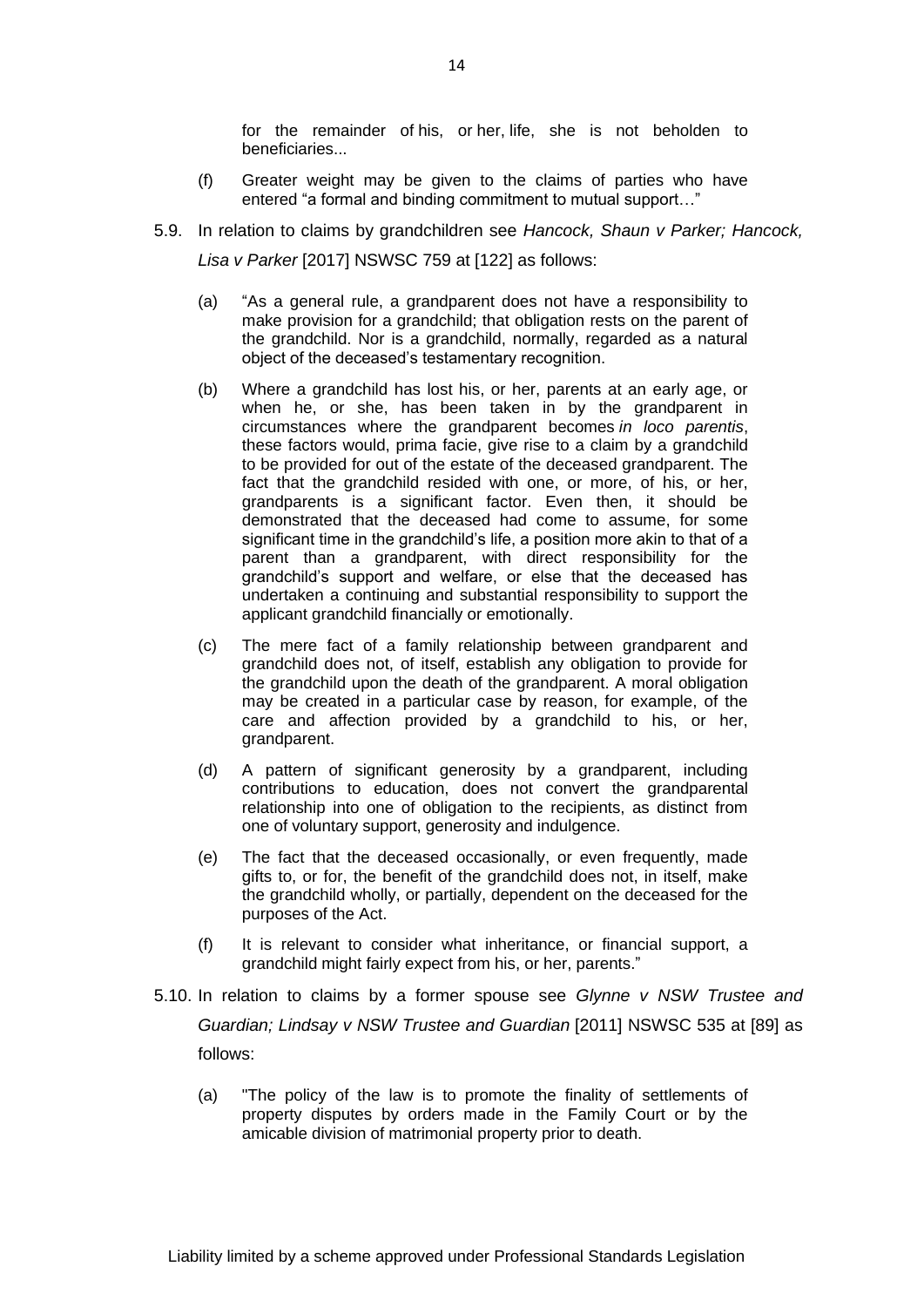- (b) Another policy of the law is that parties whose marriage has been dissolved, and in respect of whom orders have been made disposing of their matrimonial property, or where there has been an amicable division of that property, should be able to go their own separate ways. Except for the specific cases provided for under the Family Law Act 1975 (Cth), and provided there has been compliance with the orders, or the agreement for amicable division, made, such parties should, thereafter, face no financial obligation, one to the other.
- (c) A settlement, whether by order of the Family Court, or by agreement reached amicably, and complied with, however, does not preclude a claim by a former spouse for a family provision order, but, in those circumstances, additional, and different, considerations will arise. The Act gives a specific entitlement to a former spouse to make a claim. That provision contemplates there will be cases where such a claim will succeed, notwithstanding the public policy of the finality of a property settlement.
- (d) It is not the task of this Court to go behind the orders made in the Family Court or the amicable agreement of the parties unless a specific basis is advanced for this Court to do so (e.g. fraud).
- (e) In every case involving a former spouse, it will be necessary to examine the actual relationship between the two people concerned, as far as possible without preconceptions based only on the fact of the dissolution of their marriage and their property division.
- (f) The terms of the parties division of property will be relevant in determining the Plaintiff's needs and the extent to which those needs may have been satisfied in the deceased's lifetime, as will be the length of time from the separation of the former spouse to the death of the deceased, and the course that the lives of the two spouses have followed since separation.
- (g) There is a distinction between "factors which warrant the making of the application' and the factors that warrant the making of an order. Merely establishing that an applicant is a former spouse and that she, or he, has a financial need, would not, as such, entitle her, or him, to an order. In addition, even if there are factors that warrant the making of the application, the applicant may fail in establishing that an order for provision should be made.
- (h) What has to be decided is whether what is relied upon in the case by the applicant, in association with all other relevant matters, puts her, or him, within the class of persons to whom the deceased had an obligation to make provision."
- 5.11. For a more recent outline of principles relating to factors warranting concerning a former spouse claim see *Brindley v Wade (No 2)* [2020] NSWSC 882 at [157] – [177].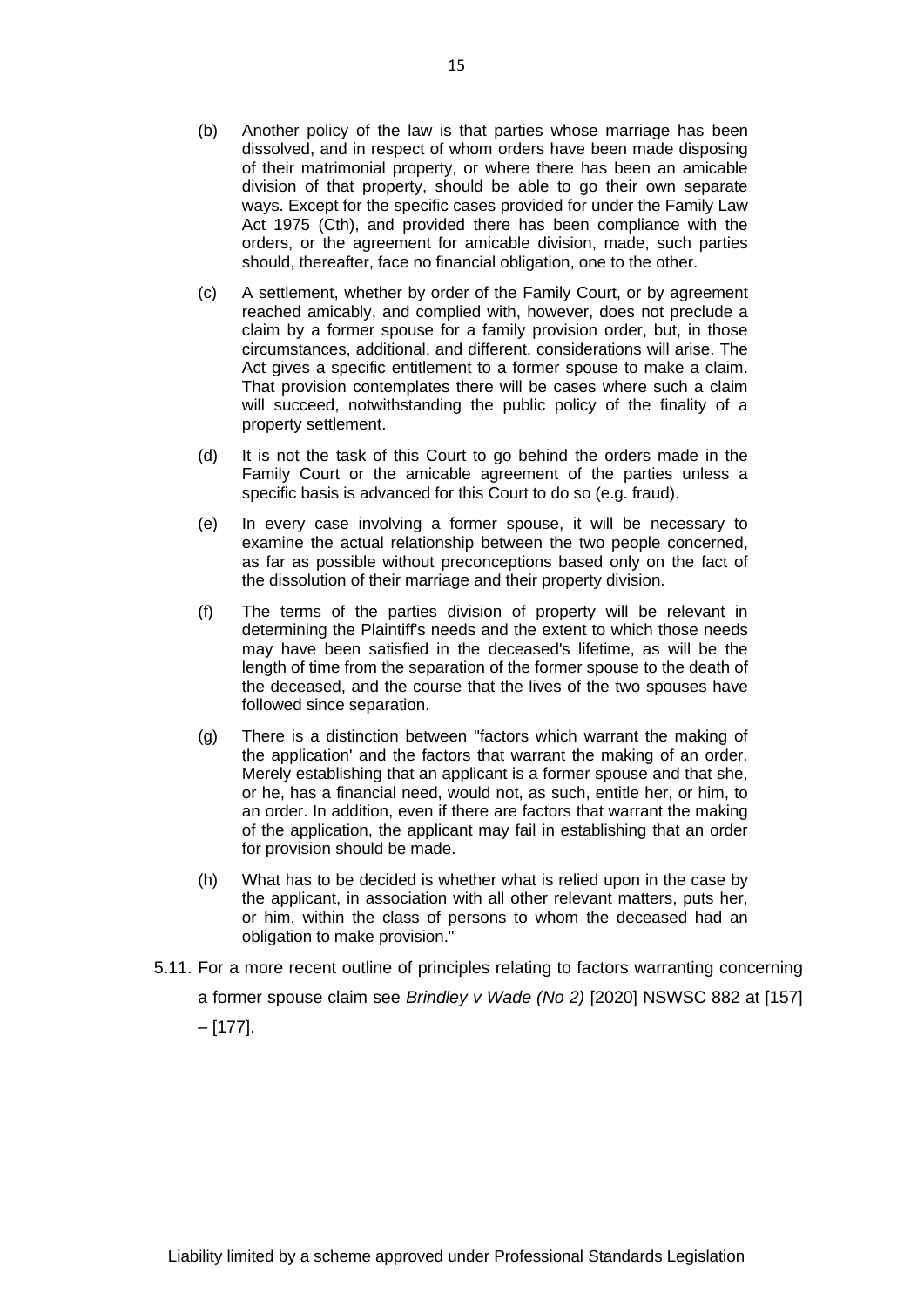## <span id="page-16-0"></span>**6. BREAKING THE PARADIGM: COMMON FEATURES THAT MAKE THE CLAIM BETTER (OR WORSE)**

- 6.1. The principles relating to certain categories of eligible person are a helpful guide but the adequate and propriety of provision made for a plaintiff must be determined according to the text of the legislation.
- 6.2. It is well known that the Court may take into account the matters in s 60(2) *Succession Act* 2006 (NSW) in determining claims. Taking a broad brush approach, the matters most likely to have an impact on the quantum of provision are to my mind:
	- a. If the plaintiff receives substantial provision under a deceased's Will (particularly in the context of the size of the estate and the competing claims) his or her prospects become exponentially more difficult.
	- b. The nature and value of the deceased's estate and notional estate is another significant factor. A mega-estate can dramatically improve a plaintiff's prospects. A mini-estate can dramatically reduce a plaintiff's prospects.
	- c. The presence or absence of competing financial claims (the relative urgency of claims, subject to sub-paragraph a above) can swing the balance one way or the other.
	- d. Dependency at the date of death can be important.
- 6.3. Character and conduct does not often play a significant role in success or failure of claims. In my view evidence of character and conduct, and the nature of the relationship between the plaintiff and the deceased, is more frequently relevant to evaluation of whether provision for claimed "needs" ought be made on a line by line basis. I suggest that the appropriate question is – whether provision should be made from a deceased's estate for the plaintiff's claimed need for accommodation, or income, or otherwise, having regard to the relationship between the deceased and the plaintiff, the circumstances of the plaintiff, the estate and the competing beneficiaries, and other relevant matters. Put another way – why should this plaintiff have provision from this estate for accommodation, or an income?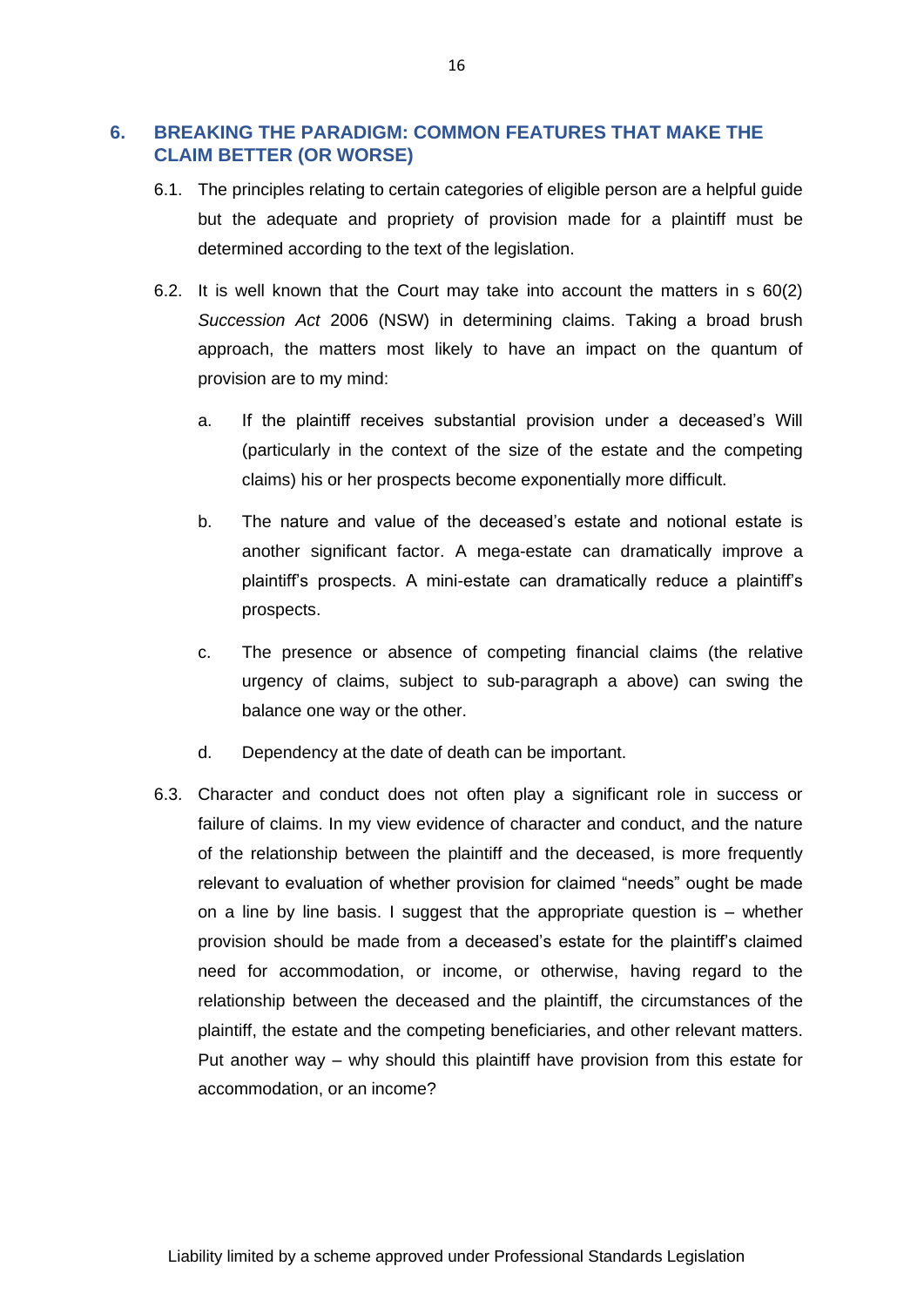## <span id="page-17-0"></span>**7. DUTY OF THE EXECUTORS AND THE POWER OF THE COURT TO ACCEPT OR REJECT COMPROMISES**

7.1. The duty of the executors was described in *Bartlett v Coomber* [2008] NSWCA

100 by Hodgson JA as follows:

"The parties to proceedings for such an order are generally just the applicant for the order and the legal personal representative of the deceased person: *Re Lanfear* (1940) 57 WN (NSW) 181; *Re S J Hall* [1959] SR (NSW) 219; *Vasiljev v Public Trustee* [1974] 2 NSWLR 497. These cases were decided under the legislation that preceded the Act, but are still applicable.

According to these authorities, the duty of the legal personal representative is either to compromise the claim or to contest it and to seek to uphold the provisions of the will (or the distribution on intestacy); and to that end, to put before the court evidence made available by beneficiaries that is relevant to the issues…."

7.2. The Court's power to give effect to, or reject, a compromise reached in proceedings was described by Mason P in *Bartlett v Coomber* [56] – [60], and

[65] as follows:

"I accept that the court's power to reject a compromise reached in proceedings under the Act is available both where the sum to be provided is too low or too high. Either extreme might indicate, for example, that the proceedings were being conducted through to completion for a purpose foreign to that of the Act and/or that some fundamental mistake vitiated the settlement process.

But it must be borne in mind that litigation under the Act takes place in an adversary context in which the active parties to the particular litigation are usually expected to be the best judges of what is in their own interests. The policy of Australian law encourages the settlement of disputes (see eg *Baltic Shipping Co v Dillon* (1991) 22 NSWLR 1 at 9 per Gleeson CJ and Uniform Civil Procedure Rules 2005, Part 20). Our legal system would collapse were it not for the fact that most disputes are resolved by agreement.

One of the principles giving effect to this policy is the principle that a valid compromise gives effect to an agreement that effectively supersedes the antecedent rights of the parties. The possibility of greater success and the risk of greater failure is transposed into an arrangement that frees the litigants and witnesses of the risks, costs and toils of further disputation. This principle is not displaced in the context of proceedings under the Act, although for reasons already outlined, the court may decline to give effect to a settlement if doing so failed to effectuate the specific policies of the Act, amounted to an abuse of process or otherwise offended public policy in a demonstrable way.

The compromise agreement in the present case suffered from none of these difficulties. It was reached in circumstances where the deceased's executrix availed herself of the advice of solicitor and counsel. It was also reached with the concurrence of the appellant,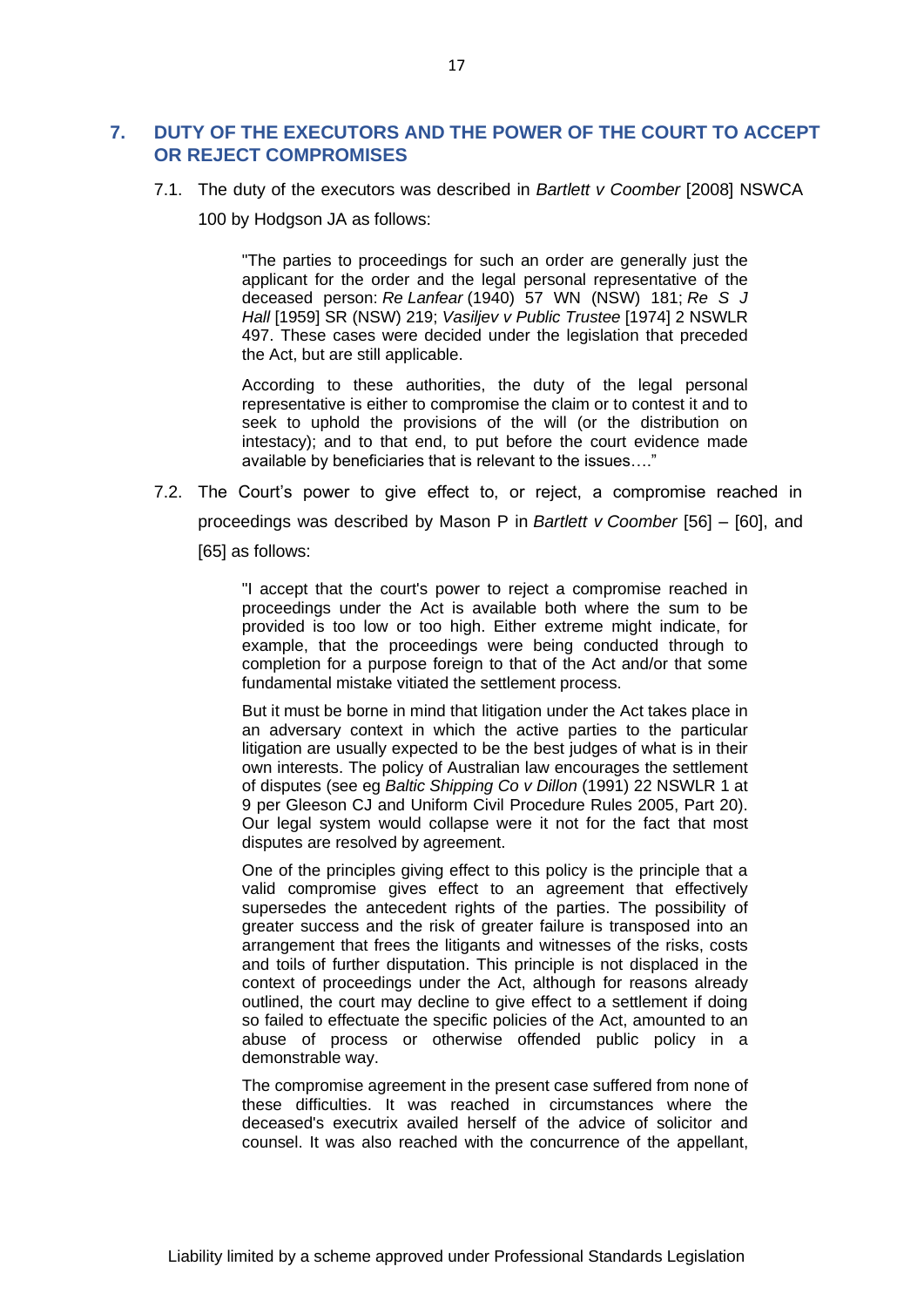albeit given with a qualification about no claim being made on Mrs Thomas' estate.

When determining whether or not to translate a binding agreement into an order, a court proceeds in the full knowledge that it lacks full knowledge about the rights and wrongs of the yet to be litigated dispute. Allegations are necessarily undeveloped and untested.

Naturally, there will be situations where a court can be sufficiently satisfied that the proffered compromise agreement lies outside the range of possible outcomes and to such a degree that the proposed order should be regarded as giving effect to some purpose extraneous to those within the Act. But much more is required than that one party to the compromise has repented of it, *a fortiori* a nonparty like the present appellant."

- 7.3. The above passages were set out, with collated other authorities, by Hallen J in *Sergent v Glass (No 2)* [2018] NSWSC 1100 at [60] – [78], in the context of an application for approval of a settlement concerning minor children (pursuant to s 76 of the Civil Procedure Act 2005 (NSW)) in an estate with an estimated gross value of \$453,579.
- 7.4. The upshot is: the consent of affected beneficiaries is not essential, but the absence of consent, or opposition by beneficiaries, is relevant to the Court's consideration of whether or not to approve a compromise. Where the making of orders is opposed by beneficiaries the reasons for opposition may provide 'a convenient focus' by reference to which the Court will consider whether to approve the settlement (Jessup J in *Darwalla Miling Co Pty Ltd v F Hoffman La Roche Ltd* (No 2) [2006] FCA 1388; (2006) 236 CLR 322 at [39] cited by Hallen J in *Fairhurst (bht NSW Trustee 7 Guardian) v Fairhurst* [2012] NSWSC 388 at [39] and in *Sackelariou; Edward v O'Donnell; Sackelariou, George v O'Donnell* [2018] NSWSC 1651 at [83].
- 7.5. A summary of what the Court is doing in considering an application for orders by consent is in *Sackelariou* (supra) at [64] – [78].

#### <span id="page-18-0"></span>**8. THE BURDEN OF PROVISION**

…

- 8.1. A family provision order must specify the manner in which the provision is to be provided and the part or parts of the estate out of which it is to be provided: s 65(1)(c) *Succession Act* 2006 (NSW).
- 8.2. The Court has the power to adjust the interests of any person affected by a family provision order and to be just and equitable to all persons affected by the order: s 66(2) *Succession Act* 2006 (NSW).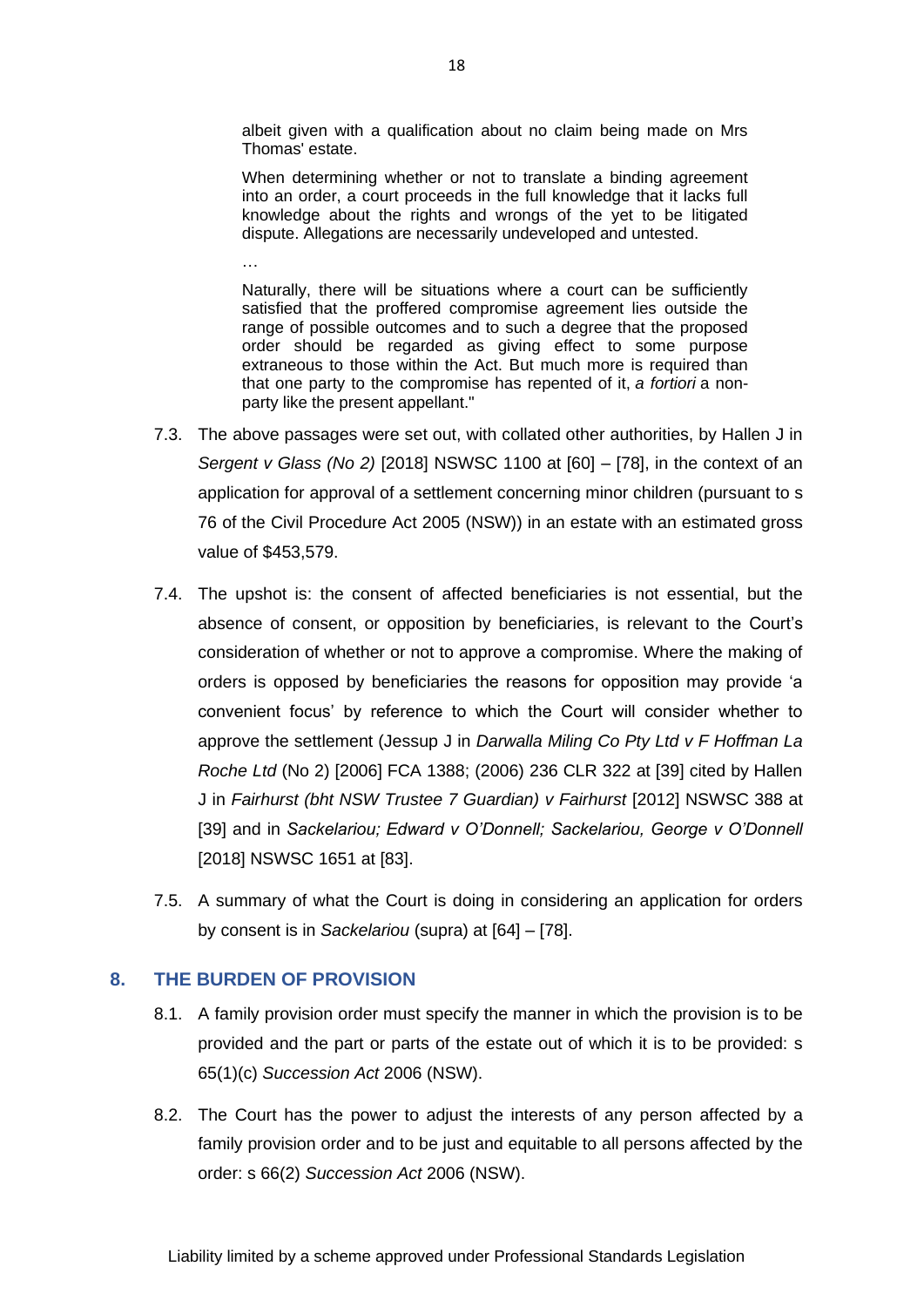- 8.3. In *Hoobin v Hoobin* [2004] NSWSC 705 at [139] (in respect of s 13 of the Family Provision Act 1982) White J (as his Honour then was) referred to the following considerations in relation to the burden of provision:
	- a. In an appropriate case weight may be given to what the particular testator or deceased person would have wished.
	- b. The discretion should be exercised having regard to 'rules of reason and justice' with due regard to the whole of the surrounding circumstances.
	- c. Where the Court is not satisfied that the deceased's likely assessment would be informed by those rules, the deceased's likely preference carries little weight. Instead, an assessment can be made principally, but not solely, by reference to the proper claims on the deceased's bounty, which in turn includes a consideration of their financial circumstances.
- 8.4. In *Webster v Strang; Steiner v Strang* [No 2] [2018] NSWSC 1411 Kunc J said at [104] that due weight should be given to the deceased's testamentary scheme.

#### <span id="page-19-0"></span>**9. INTERVENTION BY BENEFICIARIES IN PROCEEDINGS**

9.1. In *Vasiljev v Public Trustee* [1974] 2 NSWLR 497 Hutley JA (with the agreement of Hardie and Reynolds JJA) said at 503:

> "…Beneficiaries may be allowed to intervene on special grounds, but their intervention is unwelcome.

> These rules put the executor in a position of great responsibility, as he is the only defender of the will. In *In the Will of W.F. Lanfear (Deceased)*, Williams J., speaking with the concurrence of Nicholas C.J. in Eq., said:

"In an ordinary case, specially where the estate is a small one, it is the duty of the executors either to compromise the claim, or to contest it and seek to uphold the provisions of the will. For that purpose they should place all the relevant evidence before the Court relating, not only to the case generally, but to any particular circumstances which the Court should take into consideration relating to any particular gift in the will. In special cases where for instance the executors are themselves beneficiaries under the will, or where very substantial benefits are conferred upon beneficiaries, it can be proper for beneficiaries to intervene and be separately represented, but as a general rule such separate representation should not be necessary if the executors do their duty. If beneficiaries desire to intervene an application to do so must be made before or at the hearing, and it is by no means a matter of course that such application will be granted. If the executors take up an attitude, which compels beneficiaries to seek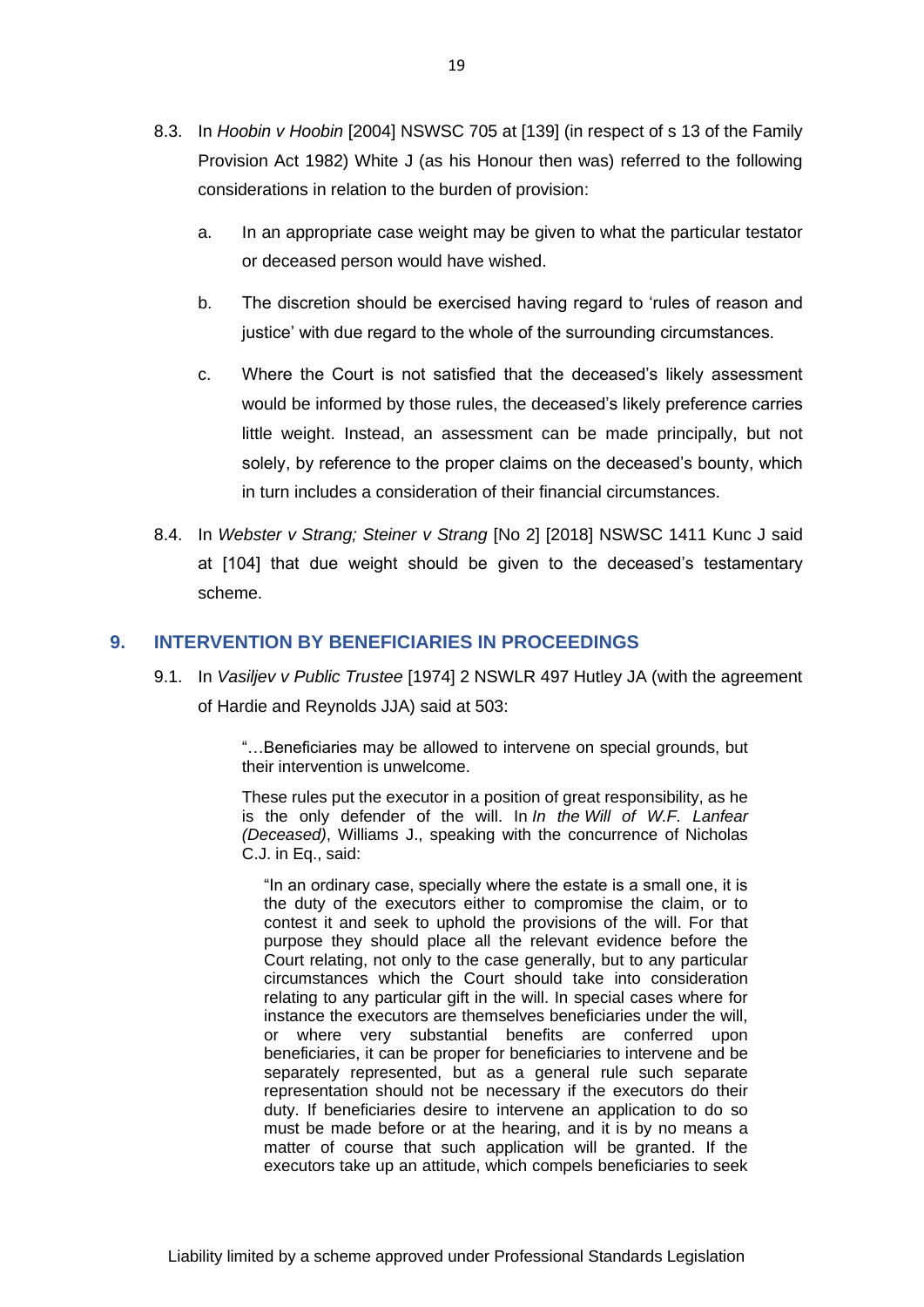separate representation to protect their gifts, they run a grave risk of the Court holding that they have acted improperly and, in a case where the Court considers that only one set of costs should be allowed between the respondents, the result may follow that the Court will order that set of costs to be applied in the first instance on behalf of the beneficiaries who have been forced to intervene, and only the residue to be applied on behalf of the executors."

- 9.2. In *Angius v Salier* [2018] NSWSC 808, Robb J made orders joining a beneficiary to proceedings between an alleged creditor and the administrator of a deceased estate, on terms:
	- a. that the beneficiary bear his own costs unless the Court otherwise orders.
	- b. Limiting cross-examination by the beneficiary's counsel to areas not otherwise covered by counsel for the administrator, unless the leave of the Court is granted.
	- c. Limiting evidence by the beneficiary to a discrete issue which affected him independently of his interest in the deceased's estate.
	- d. On the condition that the beneficiary not file any pleading, without first providing a draft of the pleading to all other parties, and then subject to a grant of leave by the Court.
- 9.3. His Honour said at [57]:

"The proposition that the fact that a beneficiary wishes to intervene to protect a very substantial benefit that is conferred on the beneficiary by the instrument creating the estate may provide an exceptional basis that justifies the beneficiary being joined in the proceedings is supported by the decision of the Victorian Court of Appeal in *The Official Trustee in Bankruptcy v Frangos* (7 July 1995, unreported) at 15; and *Boldi v Crozier* [2015] NSWSC 2155 at [4] (Brereton J)."

# <span id="page-20-0"></span>Sackelariou; Edward v O'Donnell; Sackelariou, George v O'Donnell [2018] NSWSC 1651

9.4. In *Edward Sackelariou v O'Donnell, George Sackelariou v O'Donnell* [2018] NSWSC 1651 there were two family provision claims by the tutor for two plaintiffs who suffered from an intellectual disability and who were under legal incapacity. The plaintiffs were stepchildren of the deceased. "Heads of Agreement" were signed at the conclusion of a private mediation. After the mediation (but before the making of orders resolving the proceedings), four step-grandchildren adversely affected by the proposed resolution of the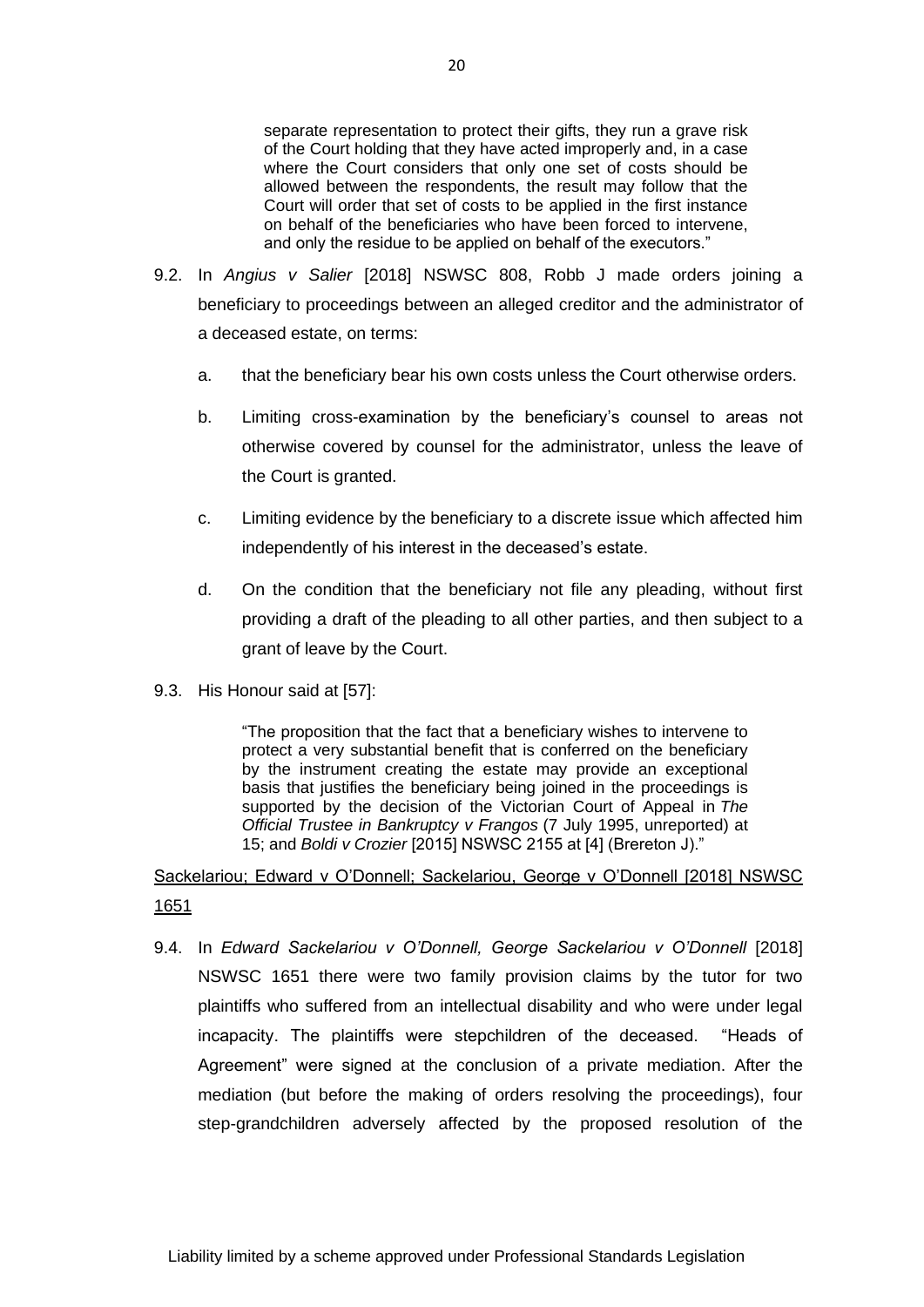proceedings applied by notice of motion to be heard in opposition to the proposed settlement.

- 9.5. The gifts contained in the deceased's will dated 20 September 2016 were described in paragraph [35] of the judgment. The deceased:
	- (a) Devised realty at Gladesville ("the Gladesville property") to Asylum Seekers Centre Incorporated, for its general purpose in providing short term accommodation for asylum seekers (Clause 3).
	- (b) Made three gifts of jewellery to Cassandra, to Laila, and to Eraine (Clauses 4, 5, and 6).
	- (c) Gave a pecuniary legacy of \$100,000 to Cassandra (Clause 7).
	- (d) Gave a pecuniary legacy of \$50,000 to each of her step-grandchildren, Vincent, Alexandra, Christian and Andreas (Clause 8) (who are the applicants).
	- (e) Gave a pecuniary legacy of \$25,000 to each of her nieces and nephews, Erin, Claire, Michaelean, Lachlan, and Laila (Clause 9).
	- (f) Gave a pecuniary legacy of \$50,000 "to my stepdaughter Eraine Grotte for my stepson George [Sackelariou] and my stepson Edward Sackelariou" on trust as set out in the Will (Clause 10).
	- (g) Gave a pecuniary legacy of \$25,000 to Gabrielle, for Paul, on the trusts set out in Schedule 2 of the Will (Clause 11).
	- (h) Gave a pecuniary legacy of \$10,000 to each of three named friends (Clauses 12 and 13).
	- (i) Gave a pecuniary legacy of \$1,000 to each of 15 named friends (Clause 14).
	- (j) Gave various pecuniary legacies, totalling \$270,000, to 14 named charities (Clause 15).
	- (k) Gave a pecuniary legacy of \$20,000 to John (Clause 16).
	- (l) Left the residue equally to her named siblings, Gabrielle, Antoinette and Eris (Clause 17).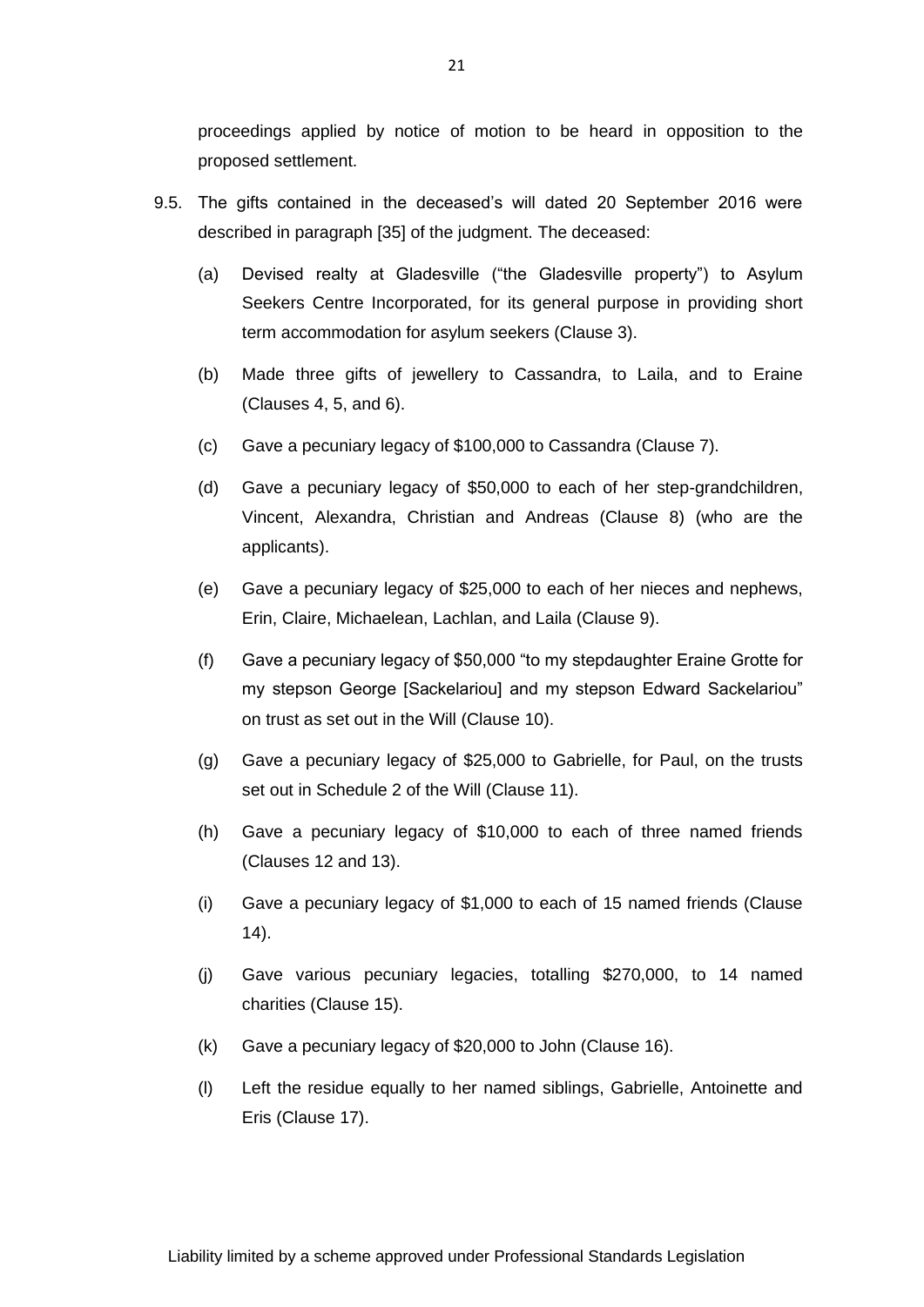- (m) In relation to the step-grandchildrens' application to be heard, the Court said at [76] –[79]:
	- [76] "Even though the general rule in claims for a family provision order out of the estate is that the beneficiaries should not be parties, notwithstanding that they have an obvious interest in the proceedings: *Re Lanfear* (1940) 57 WN (NSW) 181, at 183; *Bartlett v Coomber* [2008] NSWCA 100, I have little doubt that the applicants, as beneficiaries, are entitled to be heard on the application to have the orders made and approved. After all, they have an interest under the deceased's Will that would be affected by the orders proposed.
	- [77] I have based this view, at least in part on what was written in *John Alexander's Clubs Pty Ltd v White City Tennis Club Ltd* (2010) 241 CLR 1; [2010] HCA 19, at [131], in which the plurality of the High Court accepted the submission that "where a court is invited to make, or proposes to make, orders directly affecting the rights or liabilities of a non-party, the non-party is a necessary party and ought to be joined". Whilst joinder has not been sought, the principle behind what was written is applicable.
	- [78] In *State of Victoria v Sutton* (1998) 195 CLR 291; [1998] HCA 56 at [77], McHugh J said, of the foundational principle:

"The rules of natural justice require that, before a court makes an order that may affect the rights or interests of a person, that person should be given an opportunity to contest the making of that order."

[79] More *recently*, and, perhaps, more pertinent to the present case is *Hodge v De Pasquale* (2014) 15 ASTLR 1; [2014] VSC 413, in which McMillan J wrote at [81]:

> "A trustee who, in good faith, believes an applicant for further provision has a strong claim or a claim that it would be cheaper to settle than to contest, may still settle the claim and may seek orders giving effect to that settlement by consent, or else by seeking the approval of all beneficiaries who are affected. Beneficiaries who wish to contest such a claim are entitled to be notified and appear, but as litigants are under the same obligations to promote the efficient administration of justice."

#### **CRAIG BIRTLES**

**Two Wentworth Chambers Level 2, 180 Phillip Street SYDNEY NSW 2000** P: (02) 8915 2036 | DX 400 Sydney

E: [cbirtles@wentworthchambers.com.au](mailto:cbirtles@wentworthchambers.com.au)